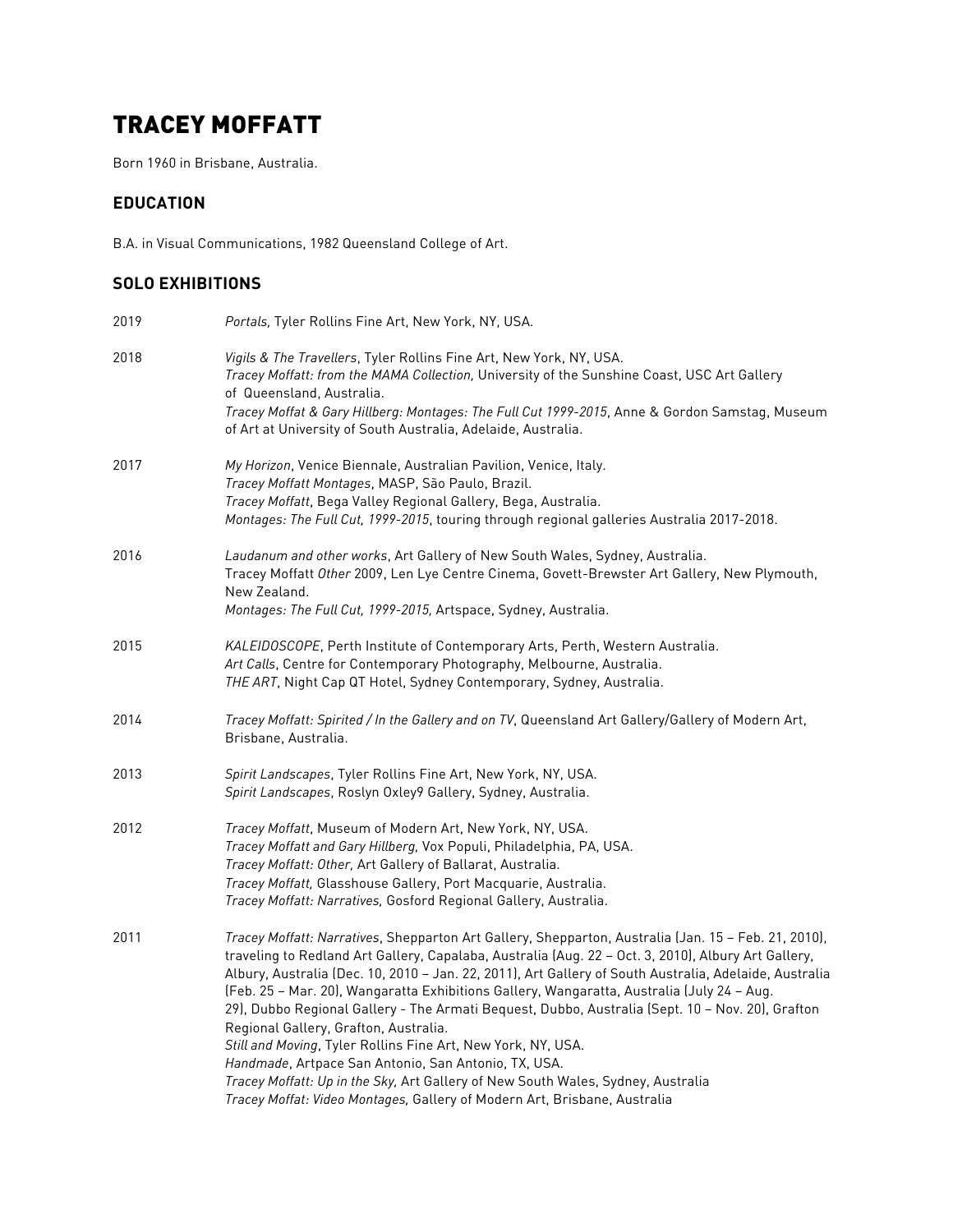| 2010 | Tracey Moffatt: Montages, Bronx Museum, Bronx, NY, USA.<br>Tracey Moffatt: Artist, Bass Museum of Art, Miami, FL, USA.<br>Tracey Moffatt: Plantation & Other, Roslyn Oxley9 Gallery, Sydney, Australia.                                                                                                                                                                                                                                                                                                                                                                                                      |
|------|--------------------------------------------------------------------------------------------------------------------------------------------------------------------------------------------------------------------------------------------------------------------------------------------------------------------------------------------------------------------------------------------------------------------------------------------------------------------------------------------------------------------------------------------------------------------------------------------------------------|
| 2009 | Tracey Moffatt: First Jobs Series, Centre for Contemporary Photography, Melbourne, Australia.<br>Tracey Moffatt, First Jobs & Selected Films, Two Rooms, Auckland, New Zealand.<br>Tracey Moffatt, Lismore Regional Gallery, Australia.<br>Mother, Roslyn Oxley9 Gallery, Sydney, Australia.                                                                                                                                                                                                                                                                                                                 |
| 2008 | Social Edit, Location One, New York, NY, USA.<br>First Jobs, Roslyn Oxley9 Gallery, Sydney, Australia.                                                                                                                                                                                                                                                                                                                                                                                                                                                                                                       |
| 2007 | Under the Sign of the Scorpio, Doomed, Stefan Stux Gallery, New York, NY, USA.<br>Tracey Moffatt-Portraits, Doomed, Rosyln Oxley9 Gallery, Sydney, Australia.                                                                                                                                                                                                                                                                                                                                                                                                                                                |
| 2006 | Tracey Moffatt, Between Dreams and Reality, Spazio Oberdan, Milan, Italy.<br>Tracey Moffatt, Adventures, Stills Gallery, Edinburgh, UK.<br>Tracey Moffatt, Love and Adventures, Steven Kasher Gallery, New York, NY, USA.<br>Under the Sign of the Scorpio, L.A. Galerie, Frankfurt, Germany.<br>Laudanum, Van Horn Gallery, Düsseldorf, Germany.<br>Adventures, Victoria Miro Gallery, London, UK.<br>Tracey Moffatt, L.A. Gallery, Beijing, China.                                                                                                                                                         |
| 2005 | Tracey Moffatt, The Montreal Museum of Fine Arts, Montreal, Quebec, Canada.<br>Under the Sign of the Scorpio, Roslyn Oxley9 Gallery, Sydney, Australia.<br>Adventure Series, Institute of Modern Art, Australia.<br>Tracey Moffatt: In Review, Monash Gallery of Art, Monash University, Melbourne, Australia.                                                                                                                                                                                                                                                                                               |
| 2004 | Tracey Moffatt, L.A. Gallery, Beijing, China.<br>Adventure Series, Roslyn Oxley9 Gallery, Sydney, Australia.<br>Tracey Moffatt, Curtin University Gallery, Perth, Australia.<br>Tracey Moffatt, Hasselbald Center, Goteborg, Sweden.<br>Love, Il Ponte Projects, Rome, Italy.                                                                                                                                                                                                                                                                                                                                |
| 2003 | Tracey Moffatt, Museum of Contemporary Art, Sydney, Australia.<br>Tracey Moffatt, Shanghai Contemporary, Shanghai, China.                                                                                                                                                                                                                                                                                                                                                                                                                                                                                    |
| 2002 | Tracey Moffatt, Wellington City Gallery, Wellington, New Zealand.<br>Tracey Moffatt, Joslyn Art Museum, Omaha, NE, USA.<br>Tracey Moffatt, Galerie Six Friedrich Lisa Ungar, Munich, Germany.<br>Tracey Moffatt, Saint Mary's University Art Gallery, Halifax, Canada.<br>Tracey Moffatt, Galerie Karlheinz Meyer, Karlsruhe, Germany.<br>Fourth, Fay Gold Gallery, Atlanta, GA, USA.                                                                                                                                                                                                                        |
| 2001 | Tracey Moffatt, Ausstellung im Kunstforum Baloise, Basel, Switzerland.<br>Tracey Moffatt, Fruitmarket Art Gallery, Edinburg, UK.<br>Invocations, Victoria Miro Gallery, London, UK.<br>Invocations from the collection of Patrick Corrigan AM, Drill Hill Gallery, The Australian National<br>University, Canberra, Australia.<br>Tracey Moffatt, Conner Contemporary, Washington, DC, USA.<br>Tracey Moffatt, Australian Embassy, Washington, DC, USA.<br>Fourth, L.A. Galerie, Frankfurt, Germany.<br>Fourth, Roslyn Oxley9 Gallery, Sydney, Australia.<br>Fourth, Paul Morris Gallery, New York, NY, USA. |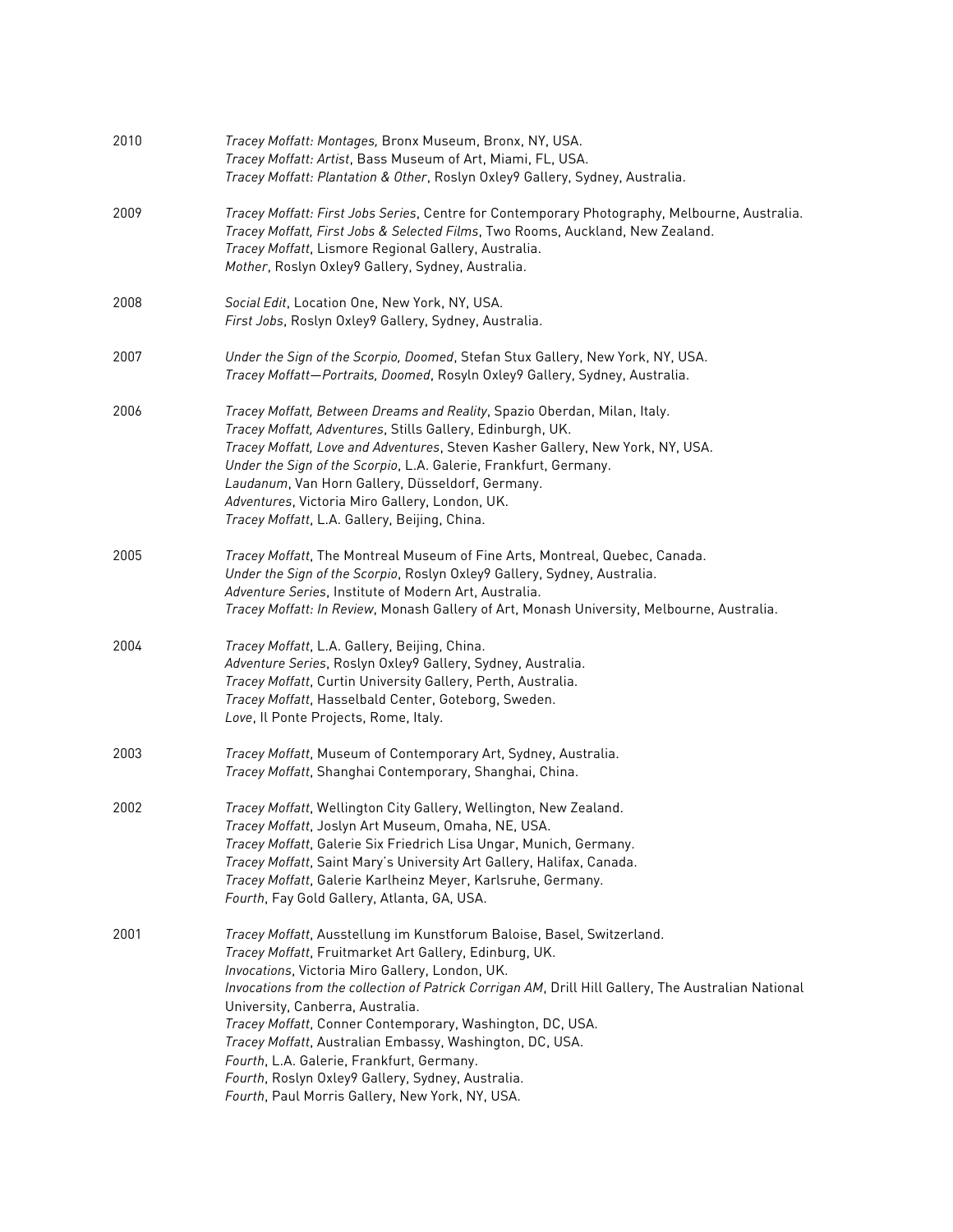|      | Invocations, Rena Bransten Gallery, San Francisco, CA, USA.<br>Tracey Moffatt, Nassau County Museum of Art, Roslyn, NY, USA.<br>Tracey Moffatt, California Museum of Photography, Riverside, CA, USA.<br>Tracey Moffatt, University of North Texas Art Gallery, Denton, TX, USA.<br>Tracey Moffatt, Tensta Konsthal, Tensta, Sweden.<br>Tracey Moffatt, Art Gallery of New South Wales, Sydney, Australia.<br>Tracey Moffatt, Artsonje Centre, Seoul, Korea.<br>Tracey Moffatt, Artsonje Centre, Kyongju, Korea.<br>Tracey Moffatt, Taipei Fine Arts Museum, Taipei, Taiwan.<br>Tracey Moffatt, Auckland Art Gallery, New Zealand.<br>Tracey Moffatt, Dunedian Public Art Gallery, New Zealand.<br>Tracey Moffatt, Kunstforum, Baloise, Basel, Switzerland.<br>Invocations, Zinc Gallery, Stockholm, Sweden.<br>Fourth, Rebeccca M. Camhi Gallery, Athens, Greece.<br>Some Lads, plus early photographs and video, Conner Contemporary Art, Washington, DC, USA.                                                                                                        |
|------|-------------------------------------------------------------------------------------------------------------------------------------------------------------------------------------------------------------------------------------------------------------------------------------------------------------------------------------------------------------------------------------------------------------------------------------------------------------------------------------------------------------------------------------------------------------------------------------------------------------------------------------------------------------------------------------------------------------------------------------------------------------------------------------------------------------------------------------------------------------------------------------------------------------------------------------------------------------------------------------------------------------------------------------------------------------------------|
| 2000 | Invocations, Photo & Company, Torino, Italy.<br>Scarred for Life II, Il Ponte Contemporanea, Rome, Italy.<br>Scarred for Life II, Goddard de Fiddes, Perth, Australia.<br>Scarred for Life II, Roslyn Oxley9 Gallery, Sydney, Australia.<br>Scarred For Life II, Galleria Il Ponte Contemporanea, Rome, Italy.<br>Tracey Moffatt, Rose Art Museum, Waltham, MA, USA<br>Tracey Moffatt, Yerba Buena Center, San Francisco, CA, USA.<br>Invocations, Matthew Marks Gallery, New York, NY, USA.<br>Laudanum, Greg Kucera Gallery, Seattle, WA, USA.<br>Laudanum, Galeria Luisa Strina, São Paulo, Brazil.<br>Laudanum, Robert Birch Gallery, Toronto, Canada.<br>Invocations, Galerie Helga de Alvear, Madrid, Spain.<br>Invocations, Roslyn Oxley9 Gallery, Sydney, Australia.<br>Invocations, L.A. Galerie, Frankfurt, Germany.<br>Tracey Moffatt, Kunstverein Freiburg im Marienbad, Germany.<br>Tracey Moffatt, Neuer Leipziger Kunstverein, Leipzig, Germany.                                                                                                         |
|      | Tracey Moffatt, The National Museum of Photography, Copenhagen, Denmark.<br>Tracey Moffatt, Gemeente Museum, Helmond, the Netherlands.<br>Tracey Moffatt, Art + Public, Geneva, Switzerland.<br>Tracey Moffatt, Artspace, Auckland, Manawatu Art Gallery, Palmerston, New Zealand.                                                                                                                                                                                                                                                                                                                                                                                                                                                                                                                                                                                                                                                                                                                                                                                      |
| 1999 | Laudanum, Greg Kucera Gallery, Seattle, WA, USA.<br>Laudanum, Roslyn Oxley9 Gallery, Sydney, Australia.<br>Laudanum, L.A. Galerie, Frankfurt, Germany.<br>Laudanum, Paul Morris Gallery, New York, NY, USA.<br>Laudanum, Victoria Miro Gallery, London, UK.<br>Tracey Moffatt, Freiburger Kunstverein, Freiburg, Germany.<br>Tracey Moffatt, Centre National de la Photographie, Paris, France.<br>Tracey Moffatt, Neuer Berliner Kunstverein, Berlin, Germany.<br>Laudanum, Rupertinum, Salzburg, Austria.<br>Tracey Moffatt, Centro Galego de Arte Contemporain, Santiago de Compostela, Spain.<br>Tracey Moffatt, Ulmer Museum, Ulm, Germany.<br>Tracey Moffatt, Six Freidrich, Lisa Ungar Gallery, Munich, Germany.<br>Tracey Moffatt, Torch Gallery, Amsterdam, The Netherlands.<br>Tracey Moffatt, Lawing Gallery, Houston, TX, USA.<br>Tracey Moffatt, Le Case D'Arte, Milano, Italy.<br>Tracey Moffatt, Galeria Helga de Alvear, Madrid, Spain.<br>Tracey Moffatt, Fundacio "La Caixa", Sala San Juan, Barcelona, Spain.<br>Free Falling, ICA, Boston, MA, USA. |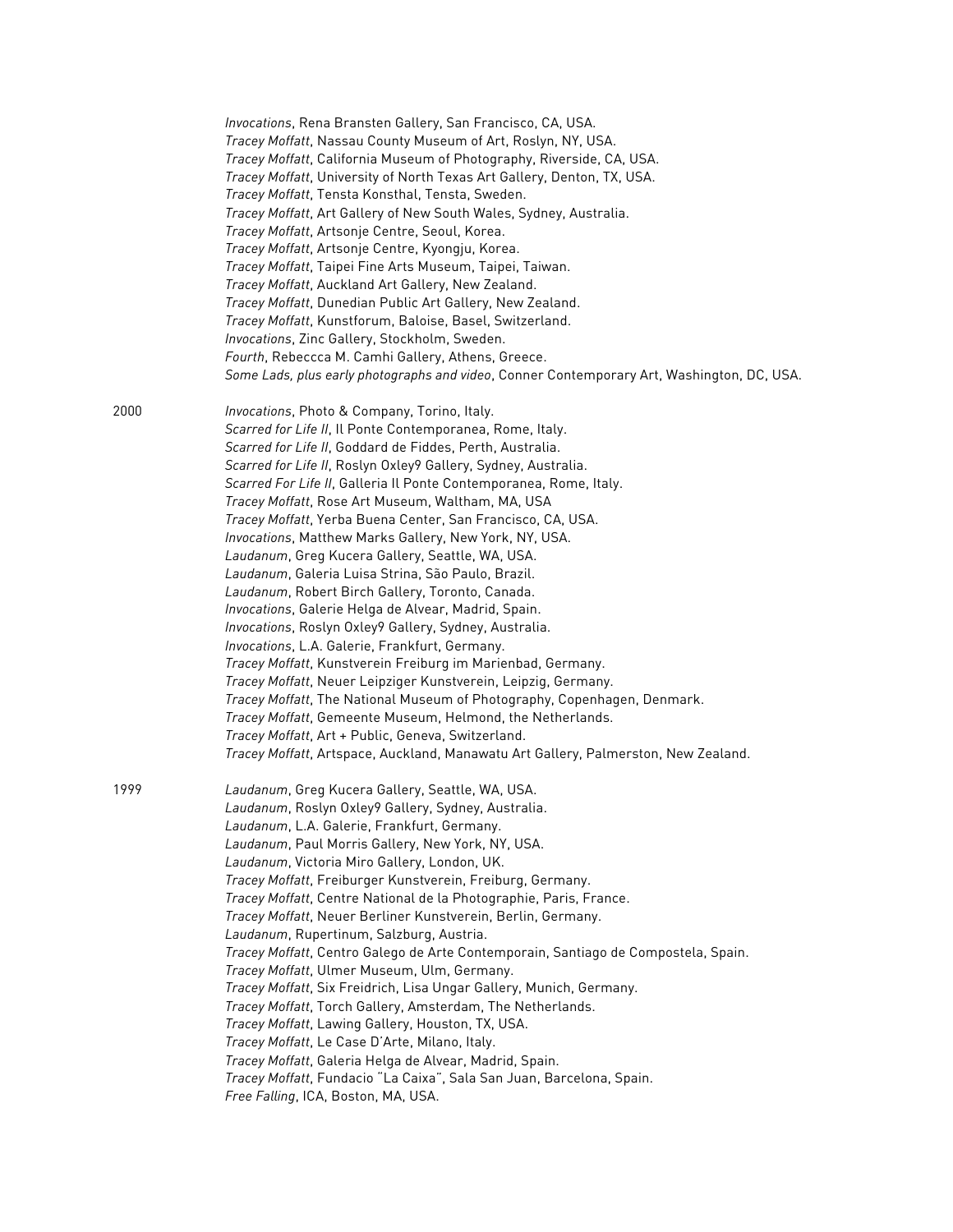|      | Tracey Moffatt, Rena Bransten Gallery, San Francisco, CA, USA.<br>Tracey Moffatt, Parko, Tokyo, Japan.<br>Tracey Moffatt, Institute of Modern Art, Brisbane, Australia and touring through Asia.<br>Tracey Moffatt, Galleri Christian Larsen, Stockholm, Sweden.<br>Tracey Moffatt, Galerie Laage-Salomon, Paris, France.<br>Laudanum and Lip, Galleria Il Ponte Contemporanea, Rome, Italy.                                                                                                                                                                                                                                                                                                                                                                                                                                                                                                                                                                                                                                                                                               |
|------|--------------------------------------------------------------------------------------------------------------------------------------------------------------------------------------------------------------------------------------------------------------------------------------------------------------------------------------------------------------------------------------------------------------------------------------------------------------------------------------------------------------------------------------------------------------------------------------------------------------------------------------------------------------------------------------------------------------------------------------------------------------------------------------------------------------------------------------------------------------------------------------------------------------------------------------------------------------------------------------------------------------------------------------------------------------------------------------------|
| 1998 | Up in the Sky, Roslyn Oxley9 Gallery, Sydney, Australia.<br>Tracey Moffatt, Australian Centre for Contemporary Art, Melbourne, Australia.<br>Tracey Moffatt, Curtin University Gallery, Perth, Australia.<br>Tracey Moffatt, Monash University Gallery, Melbourne, Australia.<br>Tracey Moffatt, Galleri Larsen, Stockholm, Sweden.<br>Tracey Moffatt, Victoria Miro Gallery, London, UK.<br>Tracey Moffatt, Arnolfini, Bristol, UK.<br>Heaven, Il Ponte Projects, Rome, Italy.<br>Up in the Sky, Galleriea Il Ponte Contemporanea, Rome, Italy.<br>Tracey Moffatt, Arte/GE Bozen/Bolzano, Italy.<br>Tracey Moffatt, Le Case D'Arte, Milano, Italy.<br>Tracey Moffatt, Il Ponte Contemporanea, Rome, Italy.<br>Free Falling, Renaissance Society, Chicago, IL, USA.<br>Tracey Moffatt, L.A. Galerie, Frankfurt, Germany.<br>Tracey Moffatt, Wurtembergischer Kunstverein, Stuttgart, Germany.<br>Tracey Moffatt, Voralberger Kunstverein, Bregenz, Austria.<br>Tracey Moffatt, Kunsthalle Vienna, Vienna, Austria.<br>Tracey Moffatt, Magazin 4 Voralberger Kunstverein, Bregenz, Austria. |
| 1997 | Free Falling, Dia Center for the Arts, New York, NY, USA.<br>Tracey Moffatt, L.A. Galerie, Frankfurt, Germany.<br>Tracey Moffatt, Galerie Andreas Weiss, Berlin, Germany.<br>Tracey Moffatt, Galleri Faurschou, Copenhagen, Denmark.<br>Tracey Moffatt: Films, Musee d'Art Contemporain, Lyon, France.                                                                                                                                                                                                                                                                                                                                                                                                                                                                                                                                                                                                                                                                                                                                                                                     |
| 1995 | Guapa (Goodlooking), Karyn Lovegrove Gallery, Melbourne, Australia.<br>Guapa (Goodlooking), Mori Gallery, Sydney, Australia.<br>Short Takes, ArtPace, San Antonio, Texas.                                                                                                                                                                                                                                                                                                                                                                                                                                                                                                                                                                                                                                                                                                                                                                                                                                                                                                                  |
| 1994 | Scarred for Life, Karyn Lovegrove Gallery, Melbourne, Australia.                                                                                                                                                                                                                                                                                                                                                                                                                                                                                                                                                                                                                                                                                                                                                                                                                                                                                                                                                                                                                           |
| 1992 | Pet Thang, Mori Gallery, Sydney, Australia.<br>Tracey Moffatt, Centre for Contemporary Arts, Glasgow, UK.                                                                                                                                                                                                                                                                                                                                                                                                                                                                                                                                                                                                                                                                                                                                                                                                                                                                                                                                                                                  |
| 1989 | Something More, Australian Centre for Photography, Sydney, Australia (Toured through regional<br>galleries in Australia).                                                                                                                                                                                                                                                                                                                                                                                                                                                                                                                                                                                                                                                                                                                                                                                                                                                                                                                                                                  |

# **GROUP EXHIBITIONS**

| 2019           | Continuous Fire, National Gallery of Canada, Ottawa, Canada.<br>Essential Australian Women Directors: 10 Trailblazers Selected by David Stratton, Sydney Film<br>Festival, Sydney, Australia. |
|----------------|-----------------------------------------------------------------------------------------------------------------------------------------------------------------------------------------------|
| $\sim$<br>2018 | The Time. The Place. Contemporary Art from the Collection, Henry Art Gallery, Washington, USA.<br>Forever Young? Impermanence in Photography, Stedelijk Museum, Amsterdam, Netherlands.       |
| 2017           | The Time. The Place. Contemporary Art from the Collection, Henry Art Gallery, Seattle, WA, USA.<br>Up in the Sky / Landing Points, The Penrith Regional Gallery, Emu Plains, Australia.       |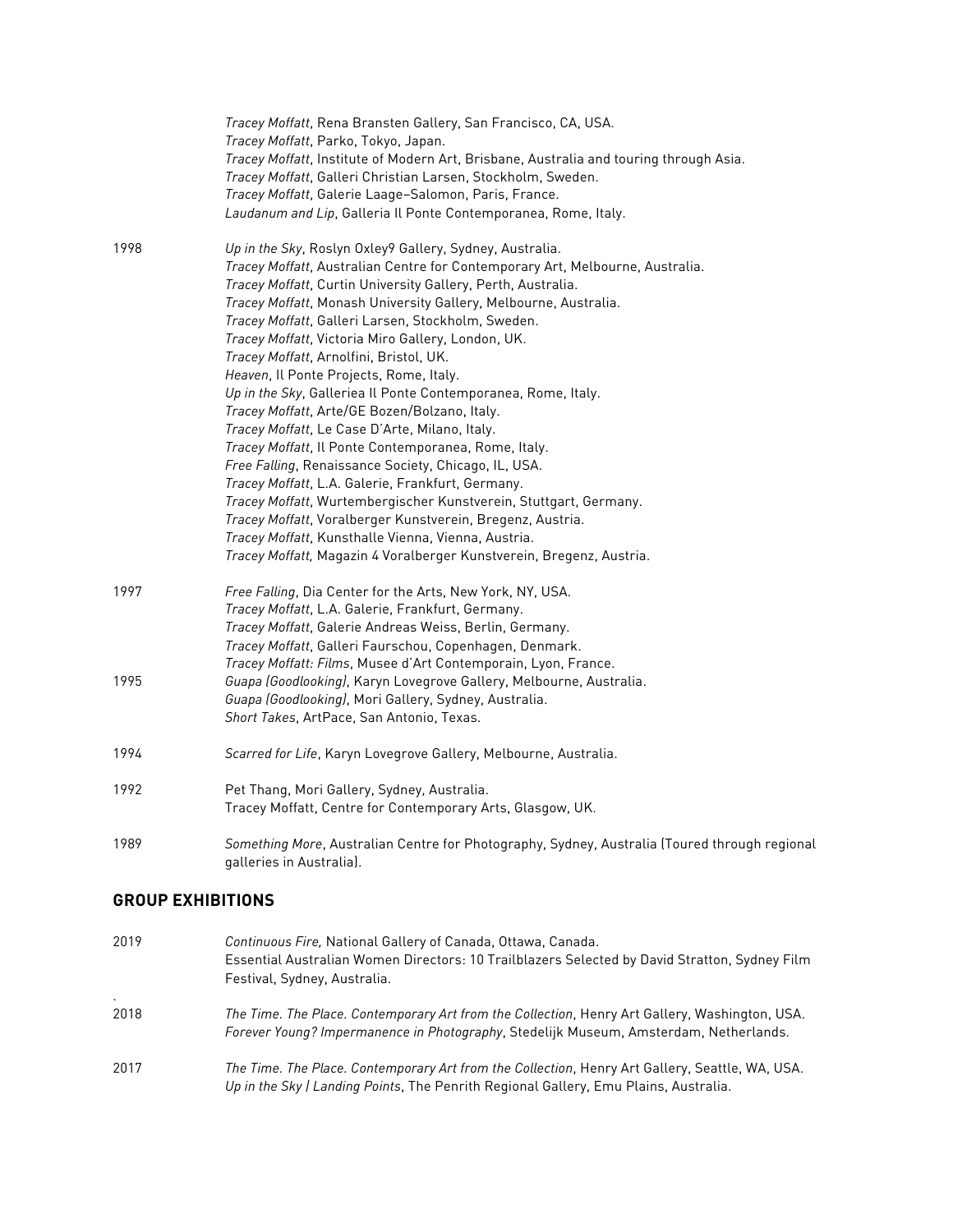|      | All the better to see you with: Fairy tales transformed, The Ian Potter Museum of Art, The University of<br>Melbourne, Melbourne, Australia.<br>Outcasts: Women in the Wilderness, Wave Hill, Bronx, NY, USA.<br>Video Easy, Sophie Gannon Gallery, Melbourne, Australia.<br>Every Brilliant Eye: Australian Art of the 1990s, National Gallery of Victoria, Melbourne, Australia.<br>Colonial Sugar, City Gallery Wellington, Wellington, New Zealand.<br>BOARD, Lake Macquarie City Art Gallery, NSW, Australia.<br>The Unflinching Gaze: photo media & the male figure, Bathurst Regional Art Gallery, Australia.<br>Drawing Freedom, Haifa Museum of Art, Israel.<br>Histories of Sexuality, MASP Sao Paulo, Brazil.                                                                                                                                                                                                                                                                                                                                                                                                                                                                                                                                                                                                                          |
|------|---------------------------------------------------------------------------------------------------------------------------------------------------------------------------------------------------------------------------------------------------------------------------------------------------------------------------------------------------------------------------------------------------------------------------------------------------------------------------------------------------------------------------------------------------------------------------------------------------------------------------------------------------------------------------------------------------------------------------------------------------------------------------------------------------------------------------------------------------------------------------------------------------------------------------------------------------------------------------------------------------------------------------------------------------------------------------------------------------------------------------------------------------------------------------------------------------------------------------------------------------------------------------------------------------------------------------------------------------|
| 2016 | What We Call Love, Prospectif Cinema Screening, Centre Pompidou, Paris, France.<br>Love Actually, Kunstquartier Bethanien, Berlin, Germany.<br>On Limits: Estrangement in the Everyday, The Kitchen, New York, NY, USA (May 24 - June 11).<br>Filmic Imaginaries, Museum of New Zealand Te Papa Tongarewa, Wellington, New Zealand.<br>Naya Wa Yungali (We Dance), Carriage Works, Sydney, Australia.<br>LOVE. L'arte contemporanea incontra l'amore, Chiostro del Bramante, Rome, Italy.<br>Over the Fence: Contemporary Indigenous Photography from the Corrigan Collection. Curated by<br>Gordon Graig, UQ Art Museum. Queensland, Australia.<br>The 16th New Media Festival, Soul, South Korea.<br>The Pleasure of Love, The 56th October Salon, Belgrade, Serbia.<br>Dear Betty: Run Fast Bite Hard curated by Lucrezia Calabro Visconti, Galleria d'Arte Moderna e<br>Contemporanea, Italy.<br>Black, White and Restive, Newcastle Art Gallery, Newcastle, Australia.<br>Australian Exotica, Monash Gallery of Art, Melbourne, Australia.<br>Thus Do They All, or The School For Lovers, Art Verona, Accademia Belle Arti, Verona, Italy.                                                                                                                                                                                                   |
| 2015 | I SEE International Video Art Festival: MOMENTUM, Berlin, Germany (touring to Beijing, Guanghzhou,<br>and Shenzhen, China).<br>The photograph and Australia, Art Gallery of New South Wales, Sydney, Australia.<br>Remain in Light: Photography from the MCA Collections. Travelling to Ipswich Art Gallery, Ipswich,<br>Australia; Western Plains Cultural Centre, Dubbo, Australia; Maitland Regional Art Gallery,<br>Maitland, Australia; Bendigo Art Gallery, Bendigo, Australia; Artspace Mackay, Mackay, Australia;<br>and Hawkesbury Regional Gallery, Windsor, Australia.<br>Everywhere is the Same Sky, Centro de Cultura Contemporânea de Castelo Branco, Castelo Branco,<br>Portugal.<br>y el tiempo se hizo, Centro de Artes Visuales Fundación Helga de Alvear, Cáceres, Spain.<br>What We Call Love: From Surrealism to Now, Irish Museum of Modern Art, Dublin, Ireland.<br>Hung Out to Dry: Space, memory and domestic laundry practice, University of Queensland Art<br>Museum, Brisbane, Australia.<br>When the Ocean Turns to Dust, Campbellton Arts Centre, Sydney, Australia.<br>Activate, animate, complicate, grow: what new acquisitions can do to and for the collection, Ian Potter<br>Museum of Art, University of Melbourne, Melbourne, Australia.<br>THE ART, Sydney Contemporary, Carriageworks, Sydney, Australia. |
| 2014 | Rockaway!, in collaboration with Honolulu Biennial, Rockaway Beach Surf Club, Rockaway Beach,<br>NY, USA.<br>Western Plains Cultural Centre, Maitland Regional Art Gallery, Bendigo Art Gallery, Artspace<br>Mackay and Hawkesbury Regional Gallery (touring until 2015).<br>Remain in the Light: Photography from the MCA Collections, Ipswich Regional Art Gallery, Ipswich,<br>Australia.<br>Deslize, Museu de Arte do Rio de Janeiro, Brazil.<br>Harvest, Queensland Art Gallery   Gallery of Modern Art, Brisbane, Australia.<br>Five Centuries of Melancholia, UQ Art Museum, Brisnae, Australia.<br>ACID/GOTHIC, MOP Projects, Sydney, Australia.                                                                                                                                                                                                                                                                                                                                                                                                                                                                                                                                                                                                                                                                                          |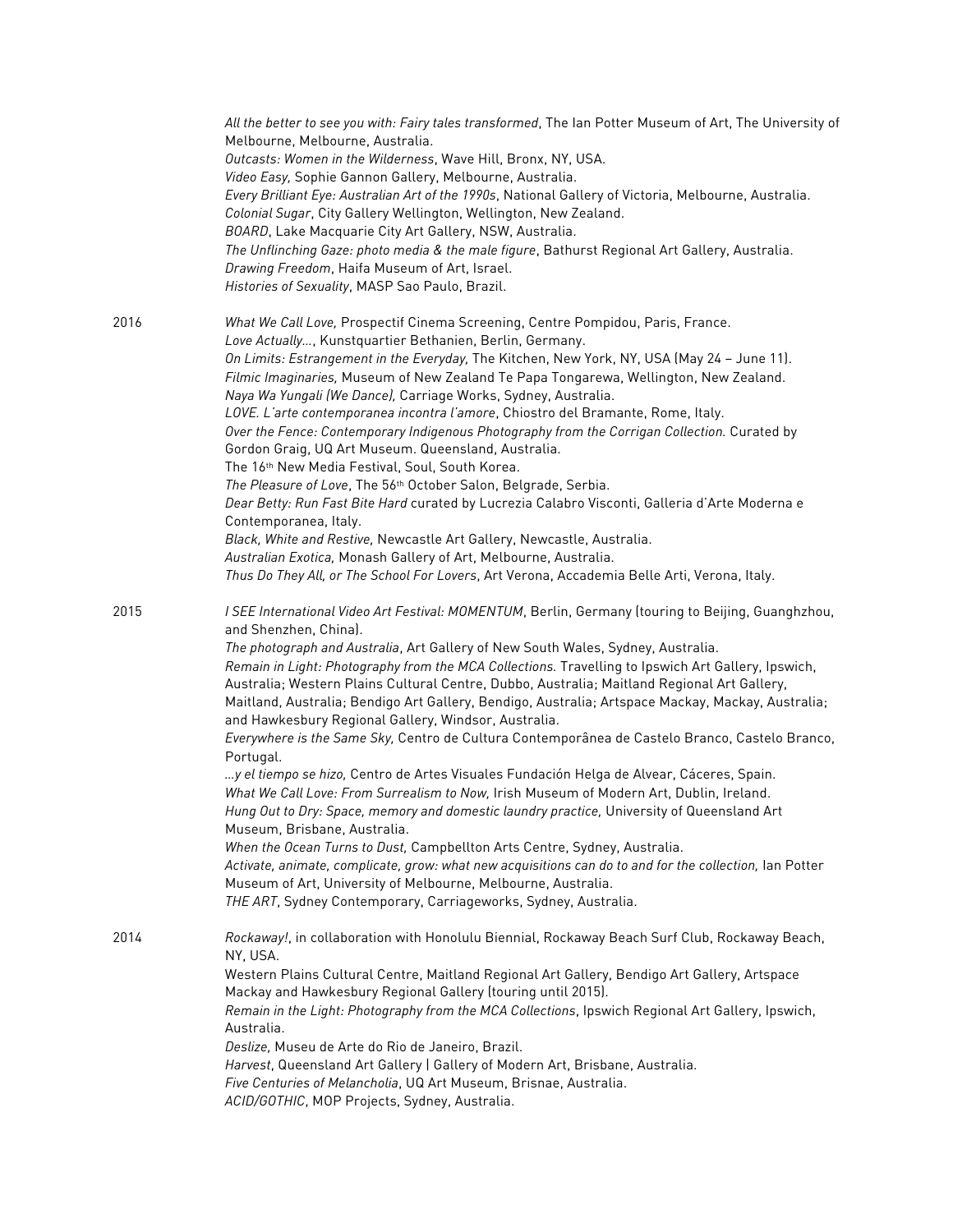|      | Deslize, Museu de Arte da Rio, Rio de Janeiro, Brazil.                                                                                                                                                                                                                                                                                                                                                                                                                                                                                                                                                                                                                                                                                                                                                                                                                                                                                                                                                                                                                                                       |
|------|--------------------------------------------------------------------------------------------------------------------------------------------------------------------------------------------------------------------------------------------------------------------------------------------------------------------------------------------------------------------------------------------------------------------------------------------------------------------------------------------------------------------------------------------------------------------------------------------------------------------------------------------------------------------------------------------------------------------------------------------------------------------------------------------------------------------------------------------------------------------------------------------------------------------------------------------------------------------------------------------------------------------------------------------------------------------------------------------------------------|
| 2013 | Australia, Royal Academy of Arts, London, UK.<br>Memphis Social, the Hyde Gallery at the Nesin Graduate School, Memphis College of Art, Memphis,<br>TN, USA.<br>The Wandering: Moving images from the MCA Collection, MCA, Sydney, Australia.<br>Every day I am a day older: Portraiture from the Griffith University Art Collection, Griffith University Art<br>gallery, Brisbane, Australia.<br>Mix Tape 1980s: Appropriation, Subculture, Critical Style, National Gallery of Victoria, Melbourne,<br>Australia.<br>You Have Every Right, Ateneo Art Gallery, Ateneo de Manila University, Manila, the Philippines.<br>Under My Skin: Contemporary Australian Photography from the Corrigan Collection, Rockhampton Art<br>Gallery, Rockhampton, Australia.                                                                                                                                                                                                                                                                                                                                               |
| 2012 | Panorama: Recent Art from Contemporary Asia, Singapore Art Museum, Singapore.<br>Return to Sender, University of Queensland Art Museum, Brisbane, Australia.<br>Aesthetic Queeries, Institute of Contemporary Arts, London, UK.<br>Ladies and Gentlemen!, Moderna Museet, Malmö, Sweden.<br>Fruaen International Film Festival, Cologne, Germany.<br>Screen Worlds, Australian Centre for the Moving Image, Melbourne, Australia.<br>Dissonant Visions, Monash University Museum of Art, Caulfield Campus, Sydney, Australia.<br>Hijacked III: Contemporary Photography From Australia and the United Kingdom, Quad Gallery,<br>Derby (touring to Photofusion, London, Perth Institute of Contemporary Art, Australia, Griffith<br>University Gallery, Brisbane, Australian Centre for Photography, Sydney).<br>A Place for Art, University of Wollongong Art Collection, Wollongong, Australia.<br>All You Need Is Love, Melbourne Art Foundation Witner Artspace, Melbourne, Australia.<br>Tomorrow Today: Contemporary Art from the Singapore Art Museum (2009-2011), Singapore Art<br>Museum, Singapore. |
| 2011 | Unfolding Tales: Selections from the Contemporary Collection, Brooklyn Museum, New York, NY, USA.<br>Helvete/Hell, Liljevalchs konsthall, Stockholm, Sweden (Oct. 8, 2011 - Jan. 8, 2012), traveling to<br>Boras Konstmuseum, Boras, Sweden (Jan. 28 - April 1, 2012).<br>Open House, Singapore Biennale, Singapore.<br>Yebisu International Festival for Art and Alternative Visions, Tokyo Metropolitan Museum of<br>Photography, Tokyo, Japan.<br>Architecture of Fear, Z33 House for Contemporary Art, Hasselt, Belgium.<br>Destiny Deacon, Fiona Hall, Bill Henson, Tracey Moffatt, TV Moore, Julie Rrap, Anne Zahalka, Roslyn<br>Oxley9 Gallery, Sydney, Australia.<br>Long Way Home, Flinders University City Gallery, Melbourne, Australia<br>Thank you for the days: My teenage years, Lismore Regional Gallery, Australia.<br>Singapore Biennale, Singapore.                                                                                                                                                                                                                                       |
| 2010 | 21st Century: Art in the First Decade, Gallery of Modern Art, Brisbane, Australia.<br>Colour Power: Abroginal Art Post 1984, National Gallery of Victoria, Melbourne, Australia.<br>Kaldor Public Arts Projects 'Move: The Exhibition,' Gallery of Modern Art, Brisbane, Australia.<br>Being Born Again Couture, Fashion Collaboration, Sydney, Australia.                                                                                                                                                                                                                                                                                                                                                                                                                                                                                                                                                                                                                                                                                                                                                   |
| 2009 | Inheritance, Australian Centre for Photography, Sydney, Australia.<br>Flicks: The Cinematic in Art, Droichead Arts Centre, Drogheda, Ireland.<br>Yapand Marruma: Making Our Waya (Stories of the Stolen), Lake Macquarie Art Gallery, Lake<br>Macquarie, New South Wales, Australia.<br>Earth: Art of a Changing World, The Royal Academy of Arts, London, UK.<br>Low Blow, Stefan Stux Gallery, New York, NY, USA.<br>From Heaven to Hell, MUSAC from Spain in Mücsarmok, Budapest, Hungary.<br>Göteborg International Biennial for Contemporary Art, Göteberg, Sweden.                                                                                                                                                                                                                                                                                                                                                                                                                                                                                                                                     |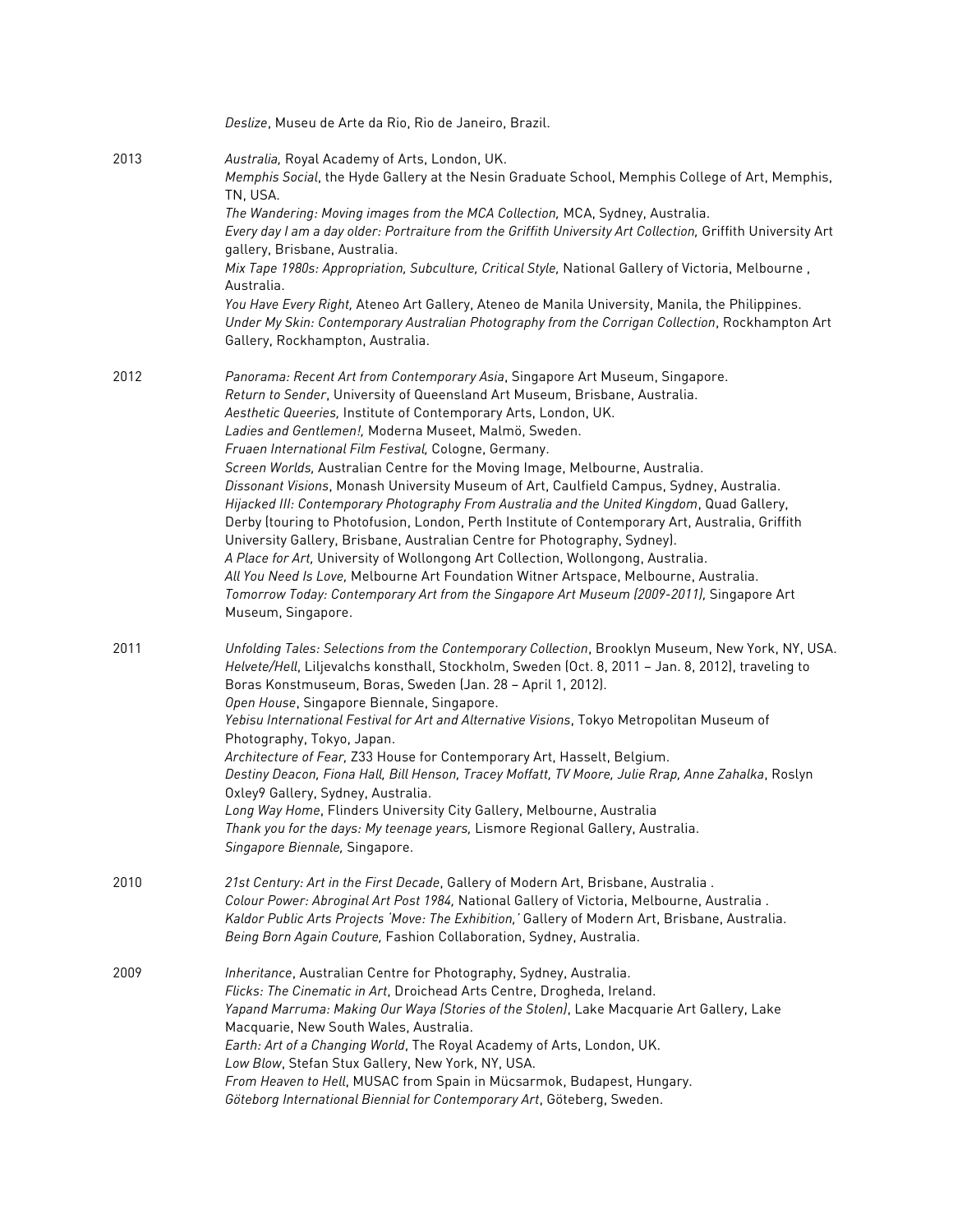|      | Failed Art-The Art of Failure, Weimar, Germany.                                                                                  |
|------|----------------------------------------------------------------------------------------------------------------------------------|
|      | Asia Pacific Triennial of Contemporary Art, Brisbane, Australia.                                                                 |
|      | Graphic Biennial, Ljubljana, Slovenia.                                                                                           |
|      | Mediated, California Museum of Photography, Riverside, CA, USA.                                                                  |
| 2008 | Burning Down the House, Brooklyn Museum, New York, NY, USA.                                                                      |
|      | The Furious Gaze, Monthermoso Cultural Center, Vitoria, Spain.                                                                   |
|      | All-Inclusive. A Tourist World, Schirn Kunsthalle Frankfurt, Germany.                                                            |
|      | Shaving the Mammoth, San Francisco Art Institute, San Francisco, CA, USA.                                                        |
|      | Cinema Remixed and Reloaded, Contemporary Arts Museum, Houston, TX, USA.                                                         |
|      | Biennale of Sydney, Sydney, Australia.                                                                                           |
|      | Liverpool Biennial: International, Liverpool, UK.                                                                                |
|      | Modern Ruin, Queensland Art Gallery, Brisbane, Australia.                                                                        |
|      | Revolutions - Forms That Turn, 16 <sup>th</sup> Biennale of Sydney, Sydney, curated by Carolyn Christov-                         |
|      | Bakargiev.                                                                                                                       |
|      | Supercharged: the car in contemporary culture, Institute of Modern Art, Brisbane, Australia.<br>(touring).                       |
|      | Tracey Moffatt, Marina Paris and Beatrice Pediconi, Sara Zanin Galleria, Rome, Italy.                                            |
| 2007 | Family Pictures, Solomon Guggenheim Museum, New York, NY, USA.                                                                   |
|      | Global Feminisms, Brooklyn Museum, New York, NY, USA.                                                                            |
|      | It etait une fois: Walt Disney, The Disney Studios Artistic Sources, The Montreal Museum of Fine Art,                            |
|      | Montreal, Canada.                                                                                                                |
|      | Kiss Kiss Bang Bang, 45 Years of Art & Feminism, Museo de Bellas Artes de Bilbao, Spain.                                         |
|      | Tell Me a Story: Narrative Photography Now, Museum of Photographic Art, San Diego, CA, USA.                                      |
|      | Three Australian Photographers, GEM Fotomuseum Den Haag, the Netherlands.                                                        |
|      | Andy and Oz-Parallel Visions, Andy Warhol Museum, Pittsburgh, PA, USA.                                                           |
|      | 'Workin' Down Under' - , Wood Street Galleries, Pittsburgh, PA, USA.                                                             |
|      | Waiting For Hammond, City Gallery, Wellington, New Zealand.                                                                      |
|      | DeOverkant/Downunder, Den Haag Sculpture 2007, the Netherlands.                                                                  |
|      | Glimpse: Inside Gold Coast City Art Gallery's Collection, Gold Coast City Art Gallery, Surfers Paradise,<br>QLD, Australia.      |
|      | Mouth Open Teeth Showing, works from the True Collection, Henry Art Gallery, Seattle, WA, USA.                                   |
|      | Tracey Moffatt, City Gallery, Wellington, New Zealand.                                                                           |
|      | Concept: Photography-Dialogues and Attitudes, From the Traditional Forms of Photography to Auteur                                |
|      | Photography, Ludwig Museum - Museum of Contemporary Art, Budapest, Hungary.                                                      |
|      | Strange Cargo: Contemporary art as a state of encounter, Newcastle Region Art Gallery, Broken Hill                               |
|      | Regional Art Gallery, Bendigo Art Gallery, Orange Regional Gallery, Wagga Wagga Art Gallery and<br>Tweed River Regional Gallery. |
|      | Tracey Moffatt, City Gallery, Wellington New Zealand.                                                                            |
|      | The Shadow, Palazzo delle Papesse, Centro Arte Contemporanea, Sienna, Italy.                                                     |
| 2006 | Once Upon a Time - Walt Disney, Le Grand Palais, Paris, France.                                                                  |
|      | Das Achte Feld, Geschlechter, Leben und Begehrenin der Kunst seit 1960, Museum Ludwig, Colgone,<br>Germany.                      |
|      | Don Giovanni, Kunsthalle Vienna, Austria.                                                                                        |
|      | Raised by Wolves, Art Gallery of Western Australia, Perth, Australia.                                                            |
|      | Supercharged: the car in contemporary culture, Institute of Modern Art, Brisbane, Australia.                                     |
|      | Screen Evolution: Syncity, Australian Centre for Photography, Sydney, Australia.                                                 |
|      | CRASH (and other earthly pleasures), Lawrence Wilson Art Gallery, The University of Western                                      |
|      | Australia, Perth, Western Australia.                                                                                             |
|      | Queensland Live: Contemporary Art on Tour, curated by Julie Ewington, touring Queensland,                                        |
|      | Australia at Gladstone Regional Art Museum; Logan Art Gallery; Bundaberg Arts Centre; KickArts                                   |
|      | Contemporary Arts, Cairns; Ipswich Art Gallery; Redland Art Gallery, Cleveland; Artspace Mackay;                                 |
|      | Toowoomba Regional Art Gallery                                                                                                   |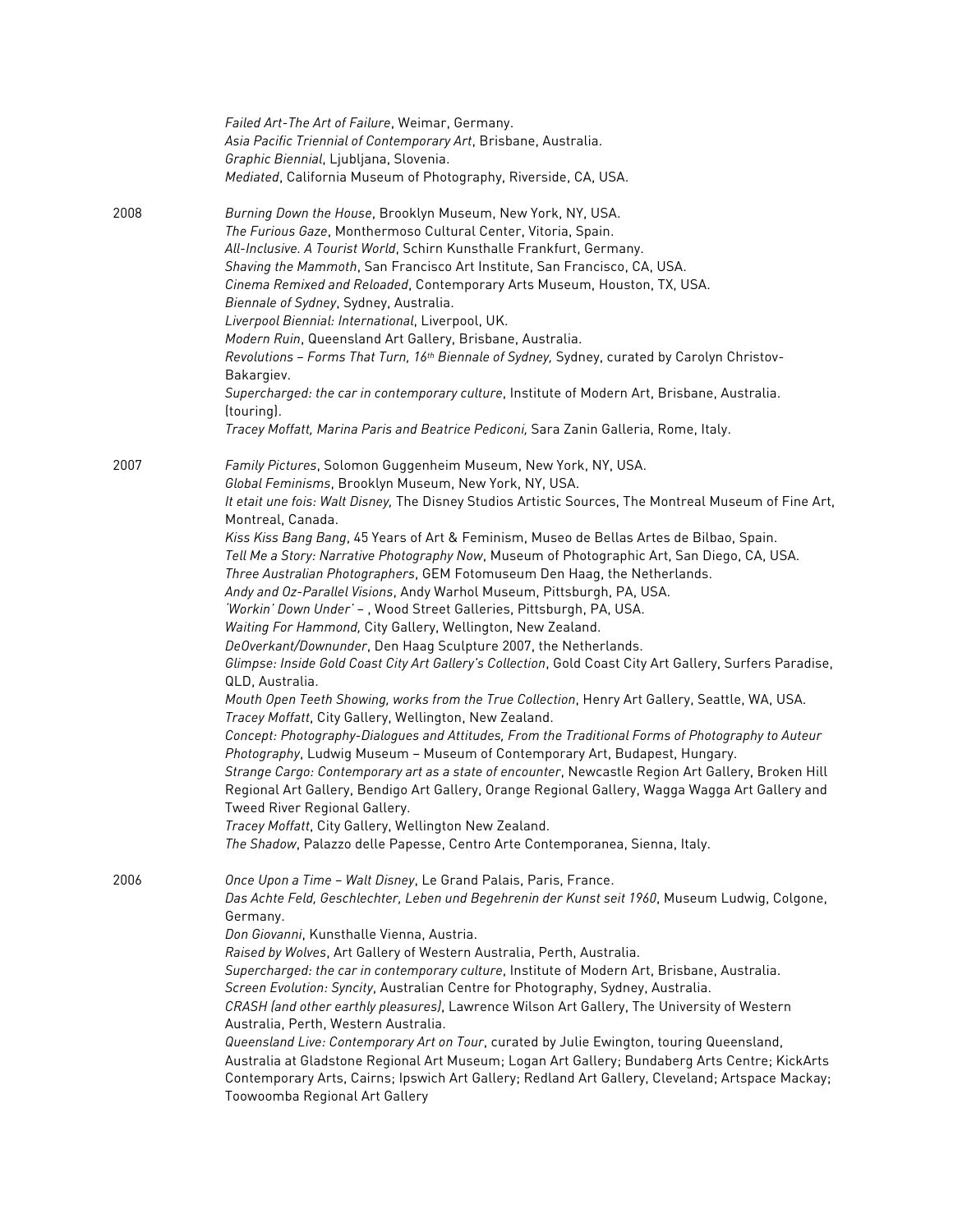| Bangu Yilbara: Works from the MCA Collection, Museum of Contemporary Art, Australia.                                                                                                                                                                                                                                                   |
|----------------------------------------------------------------------------------------------------------------------------------------------------------------------------------------------------------------------------------------------------------------------------------------------------------------------------------------|
| Family Pictures: Contemporary Photography and Video from the collection of the Guggenheim Museum,<br>Galleria Gottardo, Lugano, Switzerland.                                                                                                                                                                                           |
| (Hi)story, Kunstmuseum Thun, Switzerland.                                                                                                                                                                                                                                                                                              |
| Seeing Double: Encounters with Warhol, The Andy Warhol Museum, Pittsburgh, PA, USA.<br>The World is a Stage: Stories Behind Pictures, Mori Art Museum, Tokyo, Japan.                                                                                                                                                                   |
| Blackspot: Contemporary Indigenous Photography from the Monash University Collection, with selected<br>loans, Switchback Gallery, Gippsland Centre for Art and Design, Monash University, Gippsland,<br>Australia.                                                                                                                     |
| Prepossession, curated by Jill Bennett, Felicity Fenner and Liam Kelly, Ivan Dougherty Gallery, The<br>University of New South Wales, College of Arts, Sydney, Australia and Golden Thread Gallery,<br>Belfast, Ireland.                                                                                                               |
| Skin, co-curators Fiona Foley and Jenny Gorringe, Salamanca Arts Centre, Hobart, Tasmania<br>Touring Australia at Cast Gallery, North Hobart, Tasmania, Burnie Regional Gallery, Burnie,<br>Tasmania, Latrobe Regional Gallery, Victoria.<br>Sharjah Biennial, United Arab Emirates.                                                   |
| Donna Donne, Palazzo Strozzi, Florence, Italy.                                                                                                                                                                                                                                                                                         |
| Passionate Image, The Body in Art and Advertising, Kim Light Gallery, LightBOX, Los Angeles, CA,<br>USA.                                                                                                                                                                                                                               |
| Steven Kasher Gallery, New York, NY, USA.                                                                                                                                                                                                                                                                                              |
| I thought I knew but I was wrong: new video art from Australia, Jamjuree Gallery, Chulalongkorn<br>University, Thailand; Nanyang Academy of Fine Arts, Singapore; Ssamzie Space, Seoul, Korea.<br>The Difference Between You and Me, The Ian Potter Museum of Art, Melbourne, Australia.<br>Plague Biennale 2, Prague, Czech Republic. |
| The All-Australian Show, Il Ponte Contemporanea, Roma, Italy.                                                                                                                                                                                                                                                                          |
| Mixed-up Childhood, Auckland Art Gallery Toi O Tamaki, Auckland, New Zealand.                                                                                                                                                                                                                                                          |
| Face to Face: Photographs from the Albury Regional Art Gallery Collection, S.H. Ervin Gallery, Sydney,<br>Australia.                                                                                                                                                                                                                   |
| Colour Power: Aboriginal Art Post 1984, National Gallery of Victoria, Melbourne, Australia.<br>Upon Further Review: Looking at Sports in Contemporary Art, Bertha and Karl Leubsdorf Art Gallery,<br>Hunter College, New York, NY, USA.                                                                                                |
| Perception, The Daryl Hewson Photographic Collection, Queensland Centre for Photography, Bulima,<br>Queensland.                                                                                                                                                                                                                        |
| Fast Forward/Avance Rápido: Media Art de la Colección Goetz, Centro Cultural Conde Duque in<br>Madrid, Spain.                                                                                                                                                                                                                          |
| A touch of Glamour, Galerie ClaireFontaine, Luxembourg.                                                                                                                                                                                                                                                                                |
| Contemporary Visions: Photographs and Videos from the Helga de Alvear Collection, Oulun City Art<br>Museum, Finland.                                                                                                                                                                                                                   |
| Cromosoma X. Galleria D'Arte Sabrina Raffaghello, Ocada, Italy.                                                                                                                                                                                                                                                                        |
| A Promise of Photography: from the Collection of DZ Bank, Moscow Hose of Photography, Moscow,<br>Russia.                                                                                                                                                                                                                               |
| Koldo Mixelena Kulturunea, San Sebastian, Spain.                                                                                                                                                                                                                                                                                       |
| Zeitzonen - 3, Triennale Zeitgenossischer Kunst Oberschwaben, Kloster Weingarten, Weingarten,<br>Germany.                                                                                                                                                                                                                              |
| The Anniversary Show, Rena Bransten Gallery, San Francisco, CA, USA.                                                                                                                                                                                                                                                                   |
| Love (part of short film festival THEMES), Museum of Modern Art, New York, NY, USA.                                                                                                                                                                                                                                                    |
| Contemporary Photo Media, Adelaide Biennial of Australian Art, Adelaide, Australia.<br>Seeds and Roots: Selections from the Permanent Collection, The Studio Museum in Harlem, New<br>York, NY, USA.                                                                                                                                   |
| Tradition Today: Indigenous Art in Australia, curated by Hetti Perkins, Ken Watson and Jonathan<br>Jones, Art Gallery of New South Wales, Sydney, Australia.                                                                                                                                                                           |
| Depth of Field, Portrait photography from the collection, National Portrait Gallery, Canberra, New<br>South Wales, Australia.                                                                                                                                                                                                          |
|                                                                                                                                                                                                                                                                                                                                        |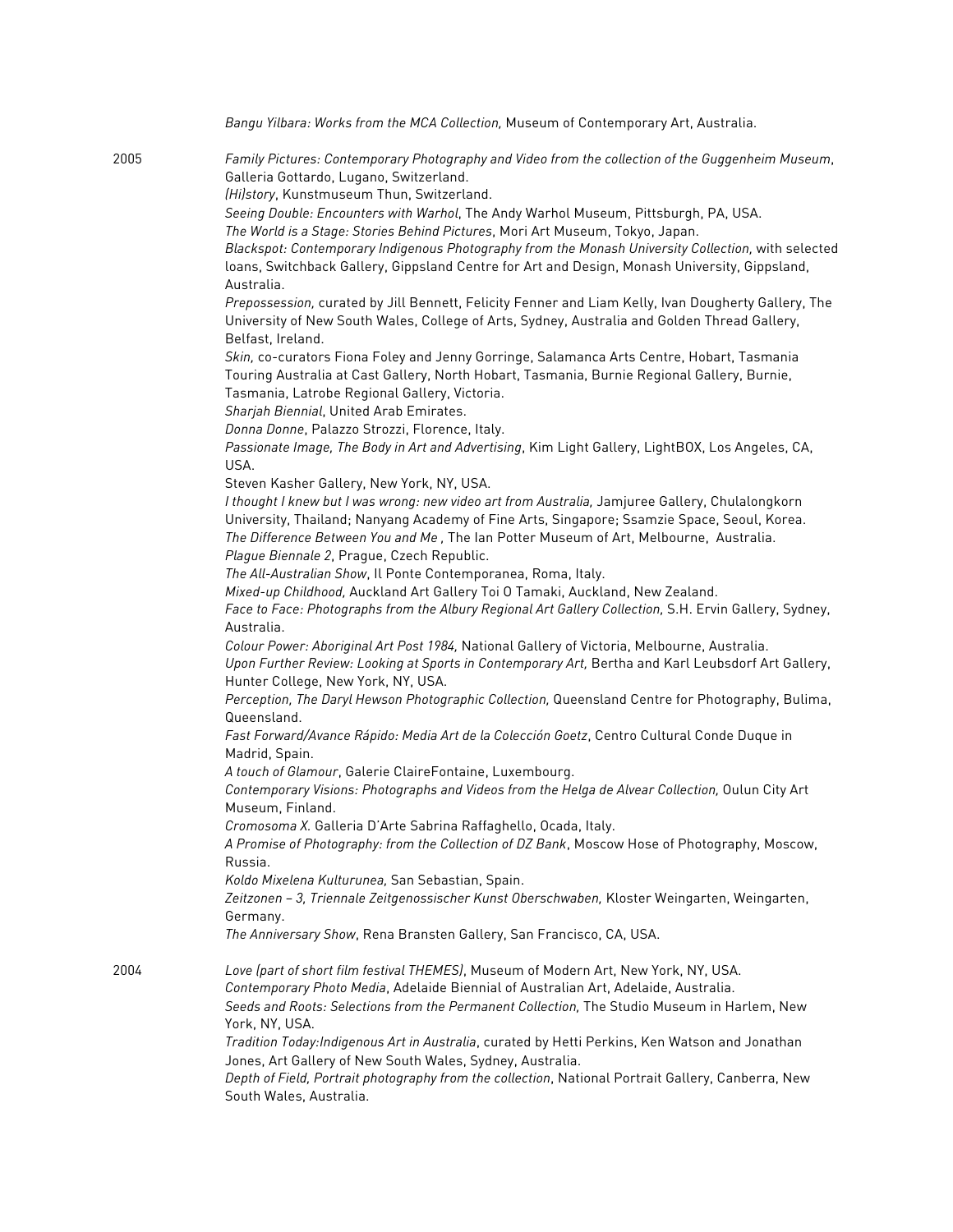*SENI Singapore 2004: Art & the Contemporary*, Singapore Art Museum - SENI Art Festival, Singapore. *Relating to Photography: Highlights aus privaten Frankfurter Fotorgafie-Sammlungen*, Fotografie Forum international, Frankfurt, Germany.

*blow up* - Zeitgenössische Künstler-Fotografie, Ulmer Museum, Ulm, Germany. *Wirklich wahr! Realitätsversprechen von Fotografien*, Ruhrlandmuseum, Essen, Germany. *Just love me*, Fries Museum, Leeuwarden, The Netherlands.

*The Disembodied Spirit*, Kemper Museum of Contemporary Art, Kansas City, MO, USA. *Outcasts and Sunday's Children - Acquisitions in 2003*, De Hallen, Haarlem, The Netherlands *Video Art & Satire,* BowaArt, London, Great Britain.

*Nothing if Not Satrical,* The Nunnery, London, Great Britain.

*Esperando unha chamada,* CGAC Centro Galego de Arte Contemporánea, Santiago de Compostela, Spain.

*Only Skin Deep: Changing Visions of the American Self*, ICP International Center of Photography, New York, NY, USA.

*Minority Report: Challenging Intolerance in Contemporary Denmark*, Aarhus Festival of Contemporary Art, Aarhus, Denmark.

*Revealing Secret Treasures: Women Artists from the Reg & Sally Richardson Collection*, Mosman Art Gallery, Sydney, Australia.

*Supernatural Artificial: Contemporary photo-based art from Australia*, curator Natalie King, Tokyo. Metropolitan Museum of Photography, Tokyo, Chulalangkorn Art Centre, Bangkok, Thailand. *The Plot Thickens: Narratives in Australian Art*, A Heide Museum of Modern Art Travelling Art Exhibition, Melbourne, Australia.

*I thought I knew but I was wrong*, curated by Alexie Glass and Sarah Tutton, Australian Centre for the Moving Image, Melbourne, Ssamzie Space, Seoul, South Korea, Sydney Indigenous Arts Festival, Parramatta City Council, Parramatta, Australia.

*In Focus: 5 contemporary women photo-artists*, Campbelltown City Bicentennial Art Gallery, Campbelltown City Council

*2004 Adelaide Biennial of Australian Art: Contemporary Photo-media*, Art Gallery of South Australia, Adelaide, South Australia.

*Good Looking: Narrative Photographs Past and Present*, Ian Potter Centre: National Gallery of Victoria Australia, Melbourne, Australia.

*Colección Sandretto Re Rebaudengo*, IVAM Institut d'Art Modern, Valencia, Spain. *Blak Insights,* Queensland Art Gallery, Brisbane, Australia.

2003 *Realities. Collections Without Frontiers II,* The Zacheta Gallery of Art, Warsaw, Poland.

Fair Game- Art+Sport, NGV Response Gallery, Victoria, Australia.

*New Australiana,* Perth Institute of Contemporary Art, Perth; Albury Regional Art Gallery, Albury, Australia.

*Phantom der Lust. Visionen des Masochismus in der Kunst,* Neue Galerie Graz am Landesmuseum Joanneum, Graz, Austria.

*Der Rest der Welt,* Neuffer am Park, Pirmasens, Germany.

*Künstler der Galerie,* L.A. Galerie Lothar Albrecht, Frankfurt, Germany.

*Selbstgespräch,* Pinakothek der Moderne, Munich, Germany.

*Realities and Histories d'Amour*, Kunstverein Ulm, Ulm, Germany.

*Die Wohltat der Kunst: Post/Feministische Positinen der 90er Jahre*, Sammlung Goetz, Munich;

Staatliche Kunsthalle Baden-Baden, Baden-Baden, Germany.

*Two of us*, LA. Galerie Lothar Albrecht, Frankfurt, Germany.

*1 Square Mile- Brisbane Boundaries*, Museum of Brisbane, Brisbane, Australia.

*6ft+clean:surf+art*, Gold Coast City art Gallery, Noosa Regional Gallery, Perc Tucker Regional

Gallery, Rockhampton Art Gallery, Coffs Harbour City Art Gallery, Manly Art Gallery and Museum, Mornington Peninsula Regional Art Gallery, Australia.

*Something More Than Five Revolutionary Seconds*, Fondazione Davide Halevim, Milan, Italy.

*Fast Forward*, Sammlung Gotez, München; Aesstellungsdauer, Germany.

*Xin Rui She Ying*, Shanghai, China.

*Quaderns d' arquitectura i urbanisme*, 237 The Suburban Unconscious, Spain.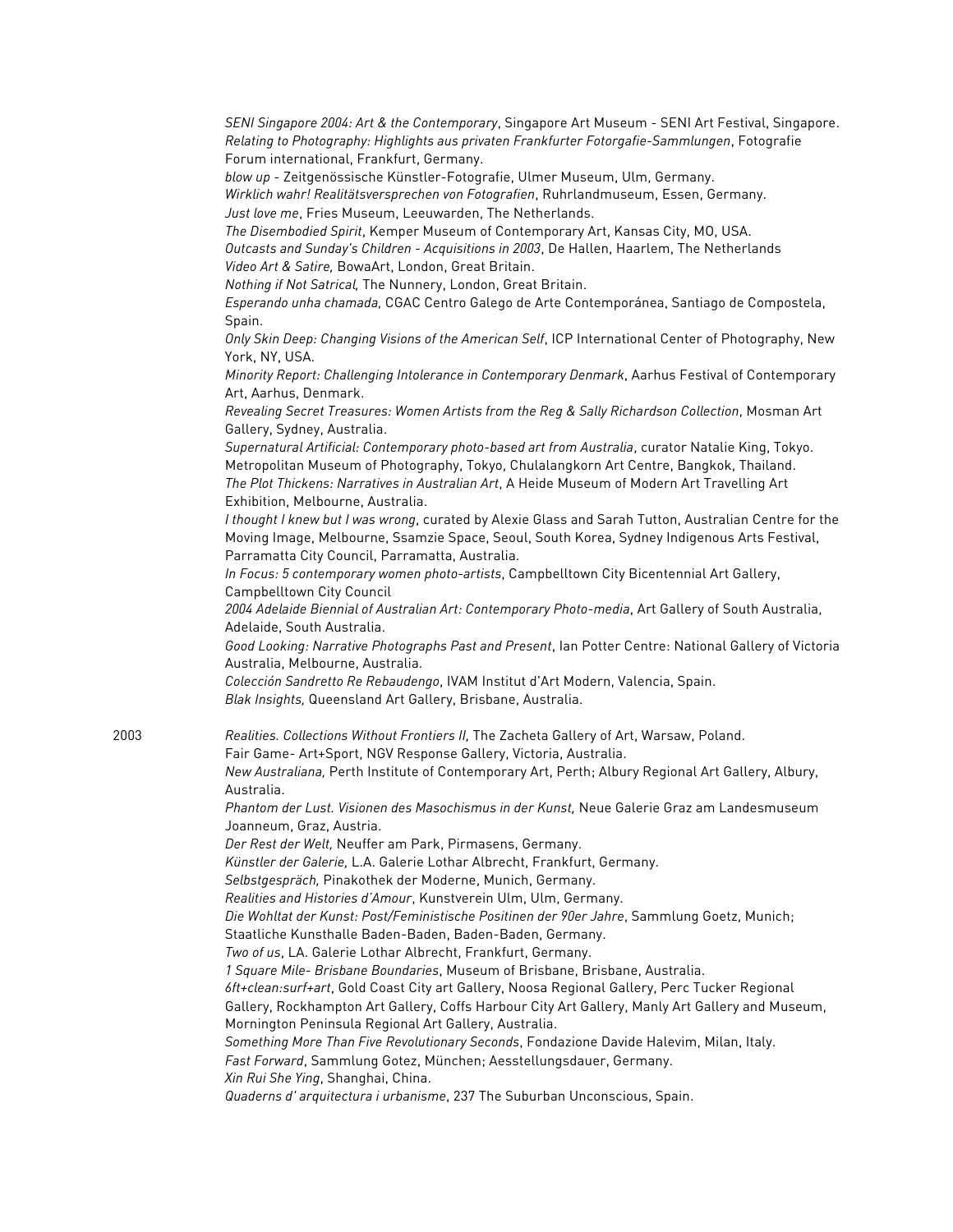|      | kunstforum Baloise, Zwischenbilanz, Neuerwerbungen, Baloise-Gruppe, Basel, Switzerland.<br>Family Ties, Peabody Essex Museum, Salem, MA, USA.<br>Just Love Me, Fries Museum Leeuwarden, Leeuwarden (2004); Bergen Art Musuem, Bergen (2003);<br>Sammulung Gotez, Munich (2002-2003); Staatliche Kunsthalle Baden-Baden (2002); Germany<br>Shine, Museum Boijamans Van Beuningen, Rotterdam, Holland.<br>Phantom of Pleasure, Neue Galerie am Landesmuseum Joanneum, Graz, Switzerland.<br>M_ARS, Neue Galerie AM Landesmuseum Joanneum, Graz, Switzerland.                                                                                                                                                                                                                                                                                                                                                                                                                                                                                                                                                                                                                                                                                                                                                                                                                                                                                                                                                                                                                                                                                                                                        |
|------|---------------------------------------------------------------------------------------------------------------------------------------------------------------------------------------------------------------------------------------------------------------------------------------------------------------------------------------------------------------------------------------------------------------------------------------------------------------------------------------------------------------------------------------------------------------------------------------------------------------------------------------------------------------------------------------------------------------------------------------------------------------------------------------------------------------------------------------------------------------------------------------------------------------------------------------------------------------------------------------------------------------------------------------------------------------------------------------------------------------------------------------------------------------------------------------------------------------------------------------------------------------------------------------------------------------------------------------------------------------------------------------------------------------------------------------------------------------------------------------------------------------------------------------------------------------------------------------------------------------------------------------------------------------------------------------------------|
| 2002 | Iconoclash. Jenseeits der Reprasentationskrise, curated by Peter Weibel (and others), Zentrum fur<br>Kunst und Medientechnologie, Karlsruhe, Germany.<br>Video Works, Kunstnernes Hus, Oslo, Norway.<br>Hollywood Revisited, Aarhus Kunstmuseum, Aarhus, Denmark.<br>True Fictions, Ludwig Forum fur Internationale Kunst, Aachen, Germany; Kunstverein Lingen,<br>Germany.<br>Connections- Contemporary Artists from Australia, House of Croatian Artists, Zagreb, Croatia.<br>Collections Croisees, Musee d'art Contemporain de Bordeaux, France.<br>Melodrama. Lo excesivo en la imaginacion postmoderna, Centro-Museo Vasco de Arte<br>Contemporaneo, Vitorio-Gasteiz, Spain.<br>Barbara Kruger/ Marlene Dumas/ Tracey Moffatt, Monika Spruth Galerie, Köln, Germany.<br>Roslyn Oxley9 Gallery - The First 20 Years, Roslyn Oxley9 Gallery, Sydney, Australia.<br>Nocturne: Images of Night & Darkness from Colonial to Contemporary, MPRG Mornington Peninsula<br>Regional Gallery, Australia.<br>Spectator Sport, Cornerhouse, Manchester, UK.<br>Other Views: an Exhibition from the Griffith University Art Collection, Griffith University, Nathan,<br>Queensland, Australia.<br>Goddess, Galerie Lelong, New York, NY, USA                                                                                                                                                                                                                                                                                                                                                                                                                                                              |
|      | Re: Action, Jan Weiner Gallery, Kansas City, MO, USA.<br>New Visions of the American West, Nassau County Museum of Art, Roslyn Harbor, NY, USA.<br>New Work, Conner Contemporary Art, Washington, DC, USA<br>Trauma, Museum of Modern Art, Oxford, UK.<br>Receipts, Abbaye Saint Center d'art Contemporain, Meymac, France.                                                                                                                                                                                                                                                                                                                                                                                                                                                                                                                                                                                                                                                                                                                                                                                                                                                                                                                                                                                                                                                                                                                                                                                                                                                                                                                                                                       |
| 2001 | Reise ins Ich - Kunstler/ Selbst/ Ich - Kunstler des 20. Jahrhundert in Selbstdarstellung, Sammlung<br>Essl, Klosterneuburg, Austria.<br>Die Unheimliche Frau. Weiblichkeit im Surrealismus, Kunsthalle Bielefeld, Bielefeld, Germany.<br>a person looks at a work of art, The Michael Buxton Contemporary Art Collection, November 2001-<br>February 2002, Heide - Museum of Modern Art, Victoria, Australia.<br>Feature: art, life and cinema, December 2001 - January 2002, Govett-Brewster Art Gallery, New<br>Plymouth. New Zealand.<br>The Lightness of Being Unbearable, Sommer Contemporary Art, Tel-Aviv, Israel.<br>It's a Wild Party and We're Having a Good Time, Paul Morris Gallery, New York, NY, USA.<br>LUMO 01, Passion, International Photography Triennial, Jyvaskyla Art Museum (Suoja), Gallery<br>Harmonis and the Museum of Central Finland, Finland.<br>ARS 01, Kiasma Museum of Contemporary Art, Helsinki, Finland.<br>Trauma National Touring Exhibition, Hayward Gallery in collaboration with Dundee Contemporary<br>Arts, London, UK.<br>The Promise of Photography, Schirn Kunsthalle, Frankfurt, Germany.<br>Ha Ha, Revolution Gallery, Ferndale, MI, USA.<br>Sixth Annual Photography Auction and Benefit, Sotheby's, New York, NY, USA.<br>Collaborations with Parkett: 1984 to Now, The Museum of Modern Art, New York, NY, USA.<br>Audit, Casino Luxembourg, Luxembourg.<br>24th International Biennale of Graphic Arts, Ljublijana, Slovenia.<br>Ohne Zögern / Without Hesitation!, Neues Museum Weserburg, Bremen, Germany.<br>World Without End: Aspects of 20 <sup>th</sup> Century Photography, Art Gallery of North South Wales, Sydney,<br>Australia. |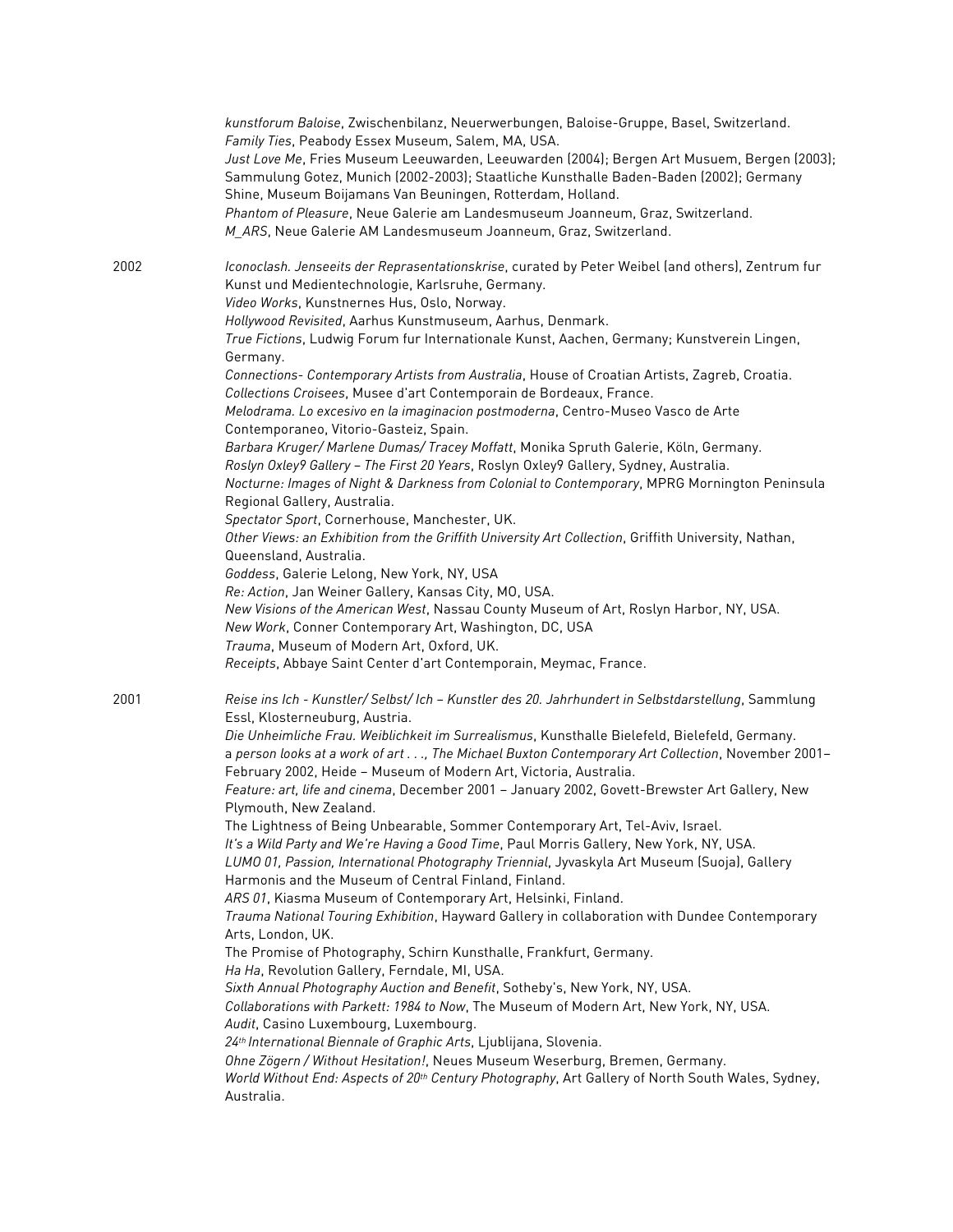*Melodrama,* Tate Gallery, Liverpool, UK. *Telling Tales: The Child in Contemporary Photography*, Campbelltown Bicentennial Art Gallery, Campbelltown; University of South Austalia Art Museum, Adelaide; and Warnambool Art Gallery, Warnbool, Australia. *Australian Art and Society 1901-2001*, National Gallery of Australia, Canberra, Australia. Z*eitgenossische Fotokunst aus Australien*, Stadtisches Kunstmuseum, Chenitz, Germany; Kulterzentrum der Stadt Stuttgart, Germany . *Other People's Lives*, Eyre / Moore Gallery, Seattle, WA, USA. *Completing Identities*, Center for Curatorial Studies Museum, Bard College, Annandale-on-Hudson, NY, USA. *Missing Link*, Kunsthaus Dresden, Dresden, Germany. *True Fiction*, Museum Bad Arolsen, Arolsen, Germany. *Begijnhof III*, Galeria Estrany–de la Mota, Barcelona, Spain. *Anstoss, Kunst, Sport und Politik*, Albrecht Dürer Gesellschaft- Kunstverein Nurnberg, Nurnberg, Germany. *Sport in der Zeitgenossischen Kunst*, Kunsthalle Nurnberg, Nurnberg, Germany. *Fotokunst der 90 er Jahre aus der Sammlung Sandretto de Rebaudengo*, Kunsthalle Kiel, Germany. *Encrucijada, Reflexiones en torno a la pintura actual*, Sala de la Comunidad de Madrid, Madrid, Spain. *Mujeres que hablan de mujeres*, Espacio Cultural El Tanque, Santa Cruz de Tenerife, Spain. *Kunst und Krieg*, Symposium, Akademie de Bildenden Kunste Wien, Vienna, Austria. 2000 *Raconter des Histories, John Baldessari, Fariba Hajamadi, Annette Messager, Tracey Moffatt*, Galerie Laage-Salomon, Paris, France. Paper Cuts, Rena Bransten Gallery, San Francisco, CA, USA. *Ring of Fire*, Aotea Centre, Carter Hollt Harvey Gallery, Aukland, New Zealand. *Deconstructivism - life back into art*, David Pestorius, South Bank Corporation, Brisbane, Australia. *Deep Distance - Die Entfernung der Fotografie*, Kunsthalle Basel, Switzerland. *Drive - progress - power - desire*, Govett-Brewster Art Gallery, New Plymouth, New Zealand. *Veronica's Revenge*, Contemporary Perspectives on Photography, Museum of Contemporary Art, Sydney, Australia. *Common Ground*, University of Technology Gallery, Sydney, Australia. *All Stars 2000*, Roslyn Oxley9 Gallery, Sydney, Australia. *Aboriginal Art in Modern Worlds*, National Gallery of Australia, Canberra, Australia; State Hermitage Museum, St. Petersburg, Russia; Museo Nacional Centro de Arte Reina Sofia, Madrid, Spain. *Sporting Life*, Museum of Contemporary Art, Sydney, Australia. *Photography Now*, Contemporary Art Center, New Orleans, Louisiana. *Flight Patterns*, Museum for Contemporary Art, Los Angeles, CA, USA. *Behind the Scenes*, The Museum of Contemporary Photography, Chicago, IL, USA. *12th Biennale of Sydney*, Art Gallery of New South Wales, Sydney, Australia. *Logo Merino, Sheep in Australian art and design*, National Wool Museum, Geelong, Australia. *Izima Kaoru/ Tracey Moffatt/ Bill Owens/ Chris Verene*, Rebecca Camhi Gallery, Athens, Greece. *Zeitwenden*, Kunstmuseum, Bonn, Germany. *Zeitwenden*, Museum moderner Kunst Stiftung Ludwig Wien, Austria. *Presumed Innocent*, capcMusée d'Art contemporain de Bordeaux, France. *Biennale de Lyon d'Art Contemporain*, Lyon, France. *Hans Hemmert, Tracey Moffatt, Andres Pinal, Frank Thiel, Fotografos de los anos noventa en la collecion CGAC*, Sala Alameda de la Diputacion de Malaga, Malaga, Spain. *Zeitgenossische Fotokunst aus Australien*, Neuer Berliner Kunstverein Berlin, Germany; and Schlossmuseum, Velbert, Germany. *High five*, Galerie Schedler, Zurich, Switzerland. *100 al 2000: il Secolo della Fotoarte*, Fotology, Bologna, Italy. *The Citibank Private Bank Photography Prize 2000*, The Photographer's Gallery, London, UK. *Mommy Dearest*, Gimpel Fils, London, UK. *8e Biennale de l'image en Mouvement*, Centre pour l'image contemporian, Geneva, Switzerland. *Artist Films*, Kunstverein München, Munich, Germany.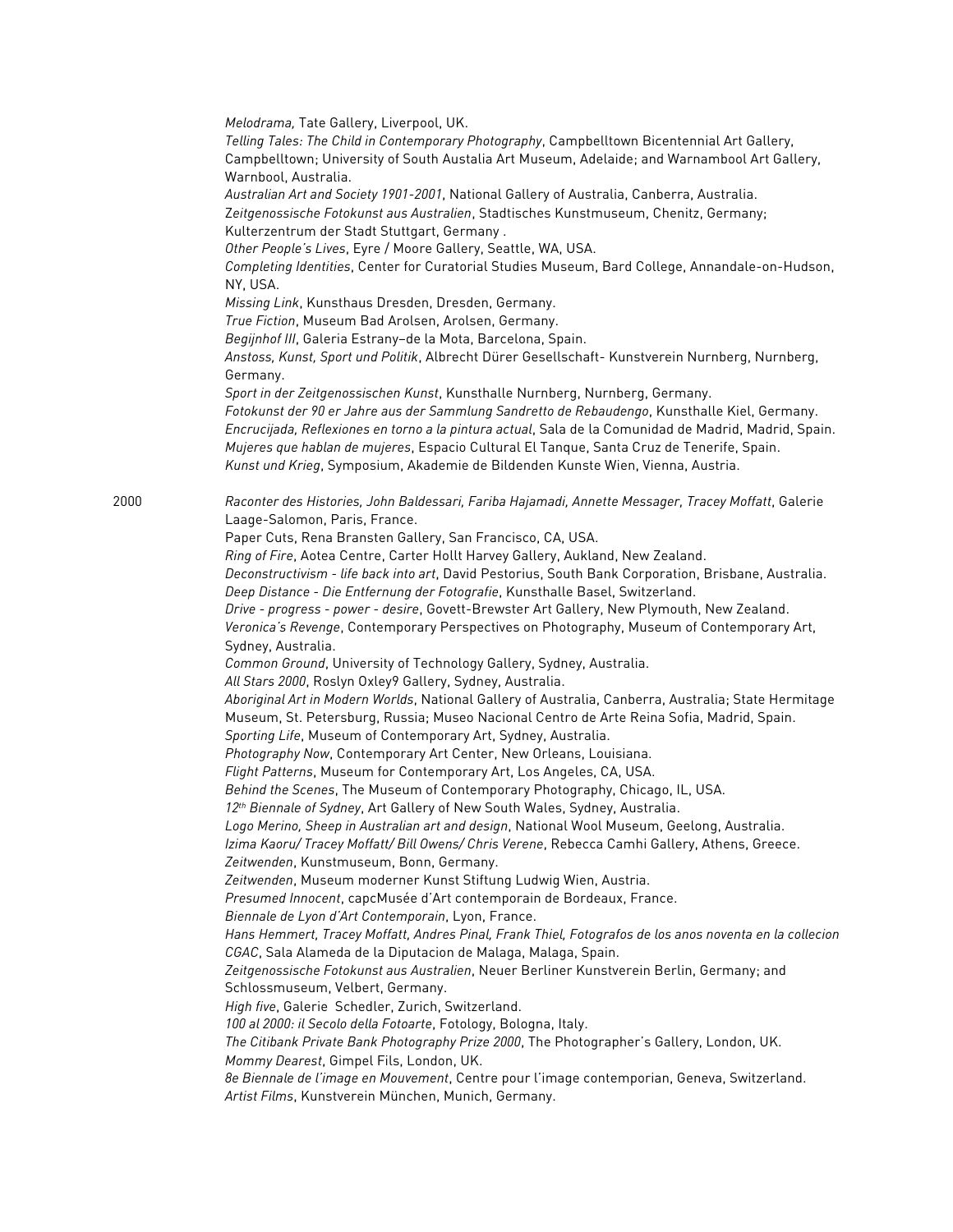|      | Kinder im 20. Jahrhundert, Mitterlhein-Museum, Koblenz, Germany.<br>Kinder im 20. Jahrhundert, Galerie der Stadt Aschaffenburg, Germany.<br>Telling Tales: the child in contemporary photography, Monash University Gallery, Melbourne; Bendigo<br>Art Gallery, Australia.<br>Contemporary Group Show, Fifty One Gallery, Antwerp, The Netherlands.                                                                                                                                                                                                                                                                                                                                                                                                                                                                                                                                                                                                                                                                                                                                                                                                                                                                                                                                                                                                                                                                                                                                                                                                                                                                                                                                                                  |
|------|----------------------------------------------------------------------------------------------------------------------------------------------------------------------------------------------------------------------------------------------------------------------------------------------------------------------------------------------------------------------------------------------------------------------------------------------------------------------------------------------------------------------------------------------------------------------------------------------------------------------------------------------------------------------------------------------------------------------------------------------------------------------------------------------------------------------------------------------------------------------------------------------------------------------------------------------------------------------------------------------------------------------------------------------------------------------------------------------------------------------------------------------------------------------------------------------------------------------------------------------------------------------------------------------------------------------------------------------------------------------------------------------------------------------------------------------------------------------------------------------------------------------------------------------------------------------------------------------------------------------------------------------------------------------------------------------------------------------|
| 1999 | Museum für Moderne Kunst, Leipzig, Germany.<br>girls girls girls, Galerie-Projektraum, Kunsthochschule für Medien, Cologne, Germany.<br>Konstruksjon eller virkelighet, Lillenhammer Kunstmuseum, Lillenhammer, Norway.<br>Life Cycles, Galerie für Zeitgenossische Kunst, Leipzig, Germany.<br>From film, Victoria Miro Gallery, London, UK.<br>La Casa, il Corpo, Il Cuore, Museum für Moderne Kunst, Stiftung Kunst, Vienna, Austria.<br>Full Exposure: Contemporary Photography, New Jersey Centre for Visual Arts, Summitt, NJ, USA.<br>Wohin kein Auge reicht Deichtorhallen, Hamburg, Germany.<br>Das Versprechen der Photographie (The Promise of Photography), Selections from the DG Bank<br>Collection, PS1 Contemporary Art Centre, New York, NY, USA.<br>Rosa für Jungs, Hellblau für Madchen, Neue Gesellschaft für Bildende Kunst, Berlin, Germany.<br>In de Ban van de Ring, Provencial Centrum voor beeldene Kunst, Hasselt, Belgium.<br>Kunstwelden im Dialog, Museum Ludwig, Cologne, Germany.<br>Female, Wessel & O'Connor Gallery, New York, NY, USA.<br>Wonderland: Fotomanifestatie Noorderlicht 1999, Noorderlicht fotogalerie, Groningen, The<br>Netherlands.<br>Nuevas Visiones, Nuevas Pasiones, Fundacion Marcelino Botin, Snatander, Spain.<br>A Sangre y Fuego, Espai d'art Contempitani de Castellon, Spain.<br>Galerie Schnider, Ettlingen, Germany.<br>Endzeit, Six Friedrich - Lisa Ungar, Munich, Germany.<br>Telling Tales, Neue Galerie Gesellschaft für bildende, Germany.<br>VH Biennale Internazionale Di Fotografia, Turin, Italy.<br>Macht und Fürsoge, Trinitatskirche, Cologne, Germany<br>Missing Link - Menschebilder in der Fotografie, Kunstmuseum, Berlin, Germany. |
| 1998 | Museum van Hedendaagse Kunst Gent, Gent, Belgium.<br>Family Viewing, Museum of Contemporary Art, Los Angeles, California.<br>Portraits, Paul Morris Gallery, New York, NY, USA.<br>Echolot, Museum Fridericianum, Kassel, Germany.<br>Foto Triennale Esslingen, Esslingen, Germany.<br>Musee Departemantal d'Art Contemporain, Rochechouart, France.<br>Artenergie - Art in Jeans, Palazzo Corsini, Florence, Italy.<br>Die Nerven enden an den Fingerspitzen, Die Sammlungen Wilhelm Schurmann, Kunsthaus<br>Hamburg, Germany.<br>Presumed Innocence, Anderson Gallery, Richmond, VA, USA.<br>Strange Days: Guinness Contemporary Art Exhibition, Art Gallery of NSW, Sydney, Australia.<br>Nature of Man, Lund Konsthall, Lund, Sweden.<br>'Roteiros' x 7 XXVI Bienal de São Paulo, São Paulo, Brazil.<br>Life is a bitch, De Appel Foundation, Amsterdam, Netherlands.<br>Der Mensch (The Human Being), Kunstverein Schloß Plön, Germany.<br>Pusan International Contemporary Art Festival, Pusan, Korea.<br>Horizont, Brecht Haus am Weisensee, Berlin, Germany<br>Fleeting Portraits, Neue Gesellschaft für bildende Kunst, Berlin, Germany                                                                                                                                                                                                                                                                                                                                                                                                                                                                                                                                                                     |
| 1997 | Venice Biennale, Venice, Italy.<br>Group Show, Matthew Marks Gallery, New York, NY, USA.<br>Group Show, Anthony Reynolds Gallery, London, UK.<br>Group Show, Roslyn Oxley9 Gallery, Sydney, Australia.<br>Printemps de Cahors, Paris, France.                                                                                                                                                                                                                                                                                                                                                                                                                                                                                                                                                                                                                                                                                                                                                                                                                                                                                                                                                                                                                                                                                                                                                                                                                                                                                                                                                                                                                                                                        |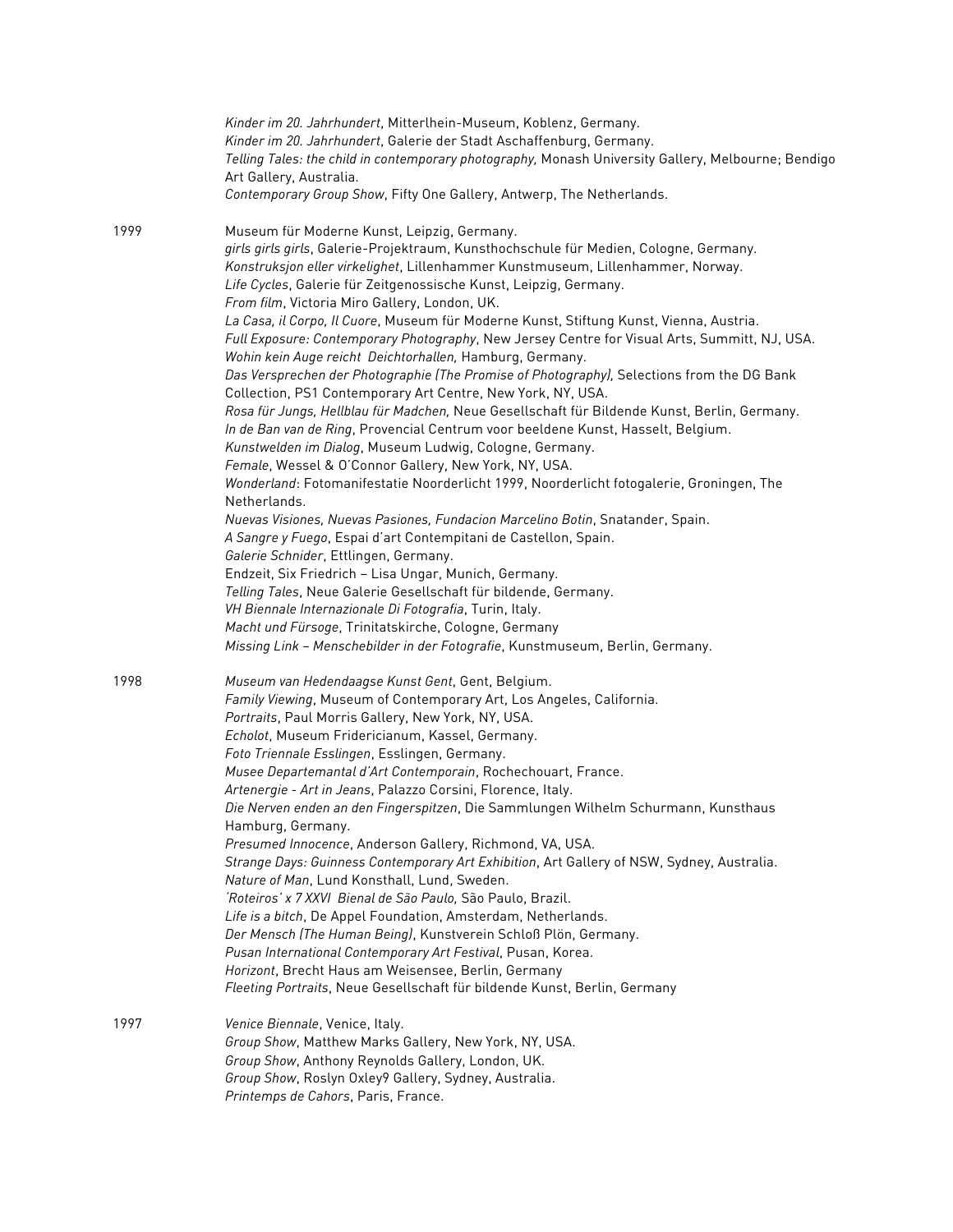|      | Steierischer herbst 97, Graz, Austria.<br>Site Santa Fe, Santa Fe, NM, USA.<br>"Campo 6," The Spiral Village, Bonnefanten Museum, Maastricht, the Netherlands.                                                                                                                                                         |
|------|------------------------------------------------------------------------------------------------------------------------------------------------------------------------------------------------------------------------------------------------------------------------------------------------------------------------|
|      | Subject to Representation, Gallery 101, Ottawa, Canada.                                                                                                                                                                                                                                                                |
| 1996 | Fundacao Bienal de São Paulo, São Paulo, Brazil.<br>"Campo 6", The Spiral Village, Museum of Modern Art, Torino, Italy.<br>Jurassic Technologies Revenant, 10 <sup>th</sup> Biennale of Sydney, Australia.<br>Prospect 96, Schirn Kunsthalle, Frankfurt, Germany.<br>Short Stories, Altes Rathaus, Göttingen, Germany. |
| 1995 | Antipodean Currents, The Guggenheim Museum, New York, NY, USA.<br>Familiar Places, ICA, Boston, MA, USA.<br>'95 Kwangju Biennale, Kwangju, Korea.<br>New Works 95.2, ArtPace, San Antonio, TX, USA.<br>Perspecta 95, Art Gallery of New South Wales, Sydney, Australia.                                                |
| 1994 | Antipodean Currents, The Kennedy Center, Washington, DC, USA.<br>Power Works, Govett Brewster Gallery, New Zealand.<br>Eidetic Experiences, Toured through regional galleries in Queensland, Australia.                                                                                                                |
| 1993 | The Boundary Rider, 9th Biennale of Sydney, Sydney, Australia.                                                                                                                                                                                                                                                         |
| 1992 | Artist's Projects, Adelaide Festival of the Arts, Adelaide, Australia.                                                                                                                                                                                                                                                 |
| 1991 | From the Empire's End, Circulo de Bellas Artes, Madrid, Spain.                                                                                                                                                                                                                                                         |
| 1990 | Satellite Cultures, New Museum of Contemporary Art, New York, NY, USA.                                                                                                                                                                                                                                                 |
| 1988 | Shades of Light, National Gallery of Australia, Canberra, Australia.                                                                                                                                                                                                                                                   |
| 1987 | Art and Aboriginality, Aspex Gallery, Portsmouth, UK.                                                                                                                                                                                                                                                                  |
| 1986 | Aboriginal Islander Photographs, Aboriginal Artists Gallery, Sydney, Australia.                                                                                                                                                                                                                                        |
| 1984 | Pictures for Cities, Artspace, Sydney, Australia.                                                                                                                                                                                                                                                                      |

## **FILM AND VIDEO AS WRITER / DIRECTOR**

- 2015 *The Art*, 8 minute experimental video [collaboration with Gary Hillberg].
- 2010 *Other*, 10 minute experimental video (collaboration with Gary Hillberg).
- 2009 *Mother*, 20 minute experimental video (collaboration with Gary Hillberg).
- 2008 *Revolution*, 14 minute experimental video (collaboration with Gary Hillberg).
- 2007 *Doomed*, 10 minute experimental video (collaboration with Gary Hillberg).
- 2003 *Love*, 20 minute experimental video (collaboration with Gary Hillberg).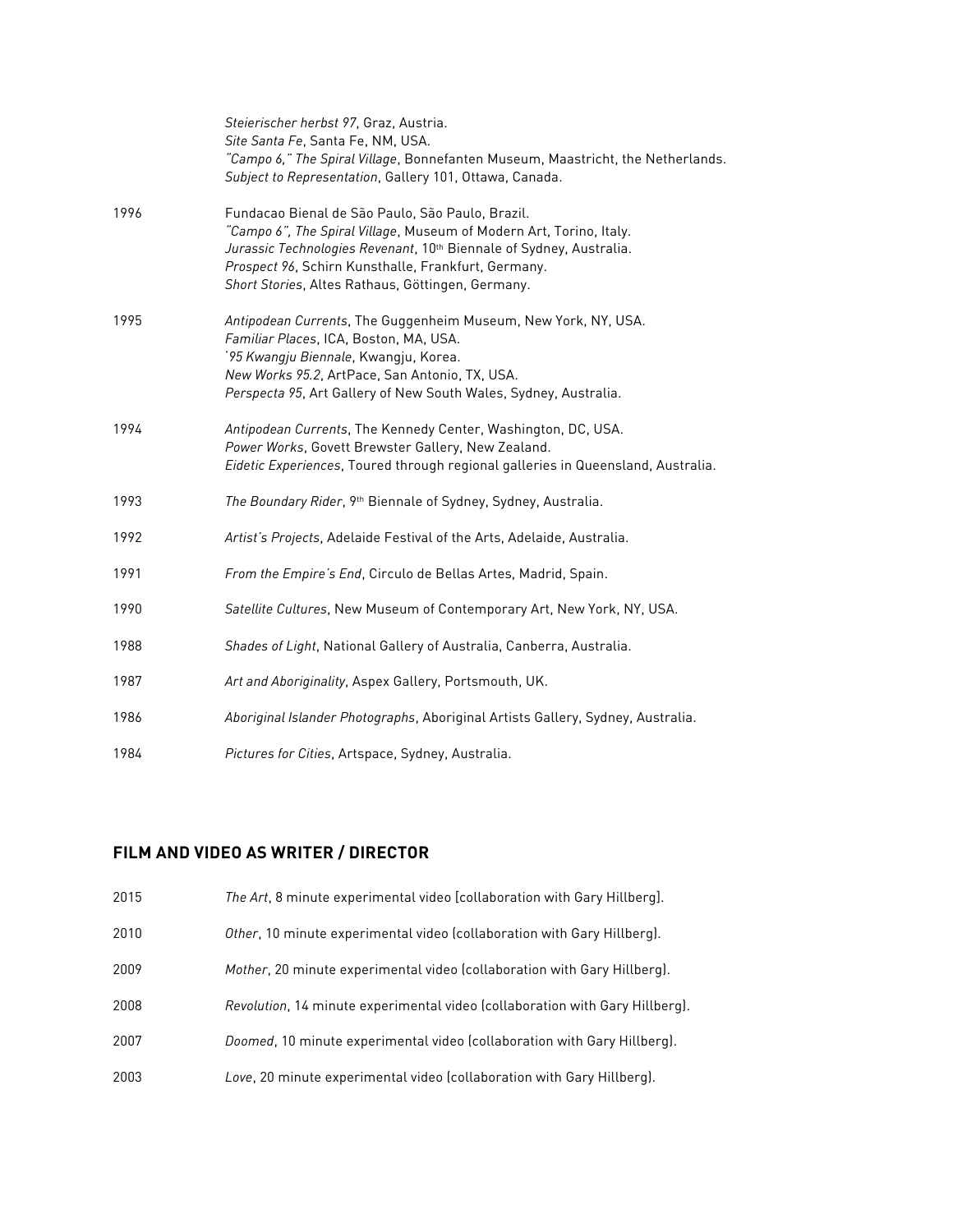| 2000 | Artist, 10 minute experimental video (collaboration with Gary Hilberg).                                  |
|------|----------------------------------------------------------------------------------------------------------|
| 1999 | Lip, 10 minute experimental video (collaboration with Gary Hilberg).                                     |
| 1997 | Heaven, 28 minute video (commission - Dia Center for the Arts) USA.                                      |
| 1995 | My Island Home, Music Video (Christine Anu).                                                             |
| 1994 | Let My Children Be, Music Video (Ruby Hunter).                                                           |
| 1993 | The Messenger, Music Video (INXS).<br>Bedevil, 90 minute feature drama (Official Selection Cannes 1993). |
| 1989 | Night Cries, 17 minute drama (Official Selection Cannes 1990).<br>It's Up to You, 9 minute health video. |
| 1988 | Moodeitj Yorgas, 22 minute documentary.<br>A Change of Face, 3 part documentary SBS TV (co-director).    |
| 1987 | Watch Out, 5 minute dance video, Film Australia.<br>Nice Coloured Girls, 16 minute experimental film.    |
| 1985 | The Rainbow Serpent, Documentary series SBS TV (Stills Photographer)                                     |

## **FILM AND VIDEO COLLECTIONS**

Henry Art Gallery, Seattle, USA. Centre Pompidou, Paris, France. Goetz Collection, Munich, Germany. New York Public Library, New York, NY, USA. National Library, Canberra, Australia. State Film and Video Library, Adelaide, Australia. Curtin University, Perth, Australia. Griffith University, Brisbane, Australia. Macquarie University, Sydney, Australia. University of Technology, Sydney, Australia. Sydney University, Sydney, Australia. State Film Centre, Melbourne, Australia. West Australian Film Centre, Perth, Australia. Institute of Aboriginal Studies, ANU Canberra, Australia. Fundación "la caixa", Barcelona, Spain. Ateneo Art Gallery, Ateneo de Manila University, Manila, the Philippines. Bass Museum of Art, Miami, FL, USA.

#### **PHOTOGRAPHY COLLECTIONS**

Museum of Modern Art, New York, NY, USA. Guggenheim Museum, New York, NY, USA. Yale Center for British Art, New Haven, CT USA Tate Gallery, London, UK. Museum of Fine Arts Boston, Boston, MA, USA. Houston Museum of Fine Arts, Houston, TX, USA. Museum of Contemporary Art, Los Angeles, CA, USA.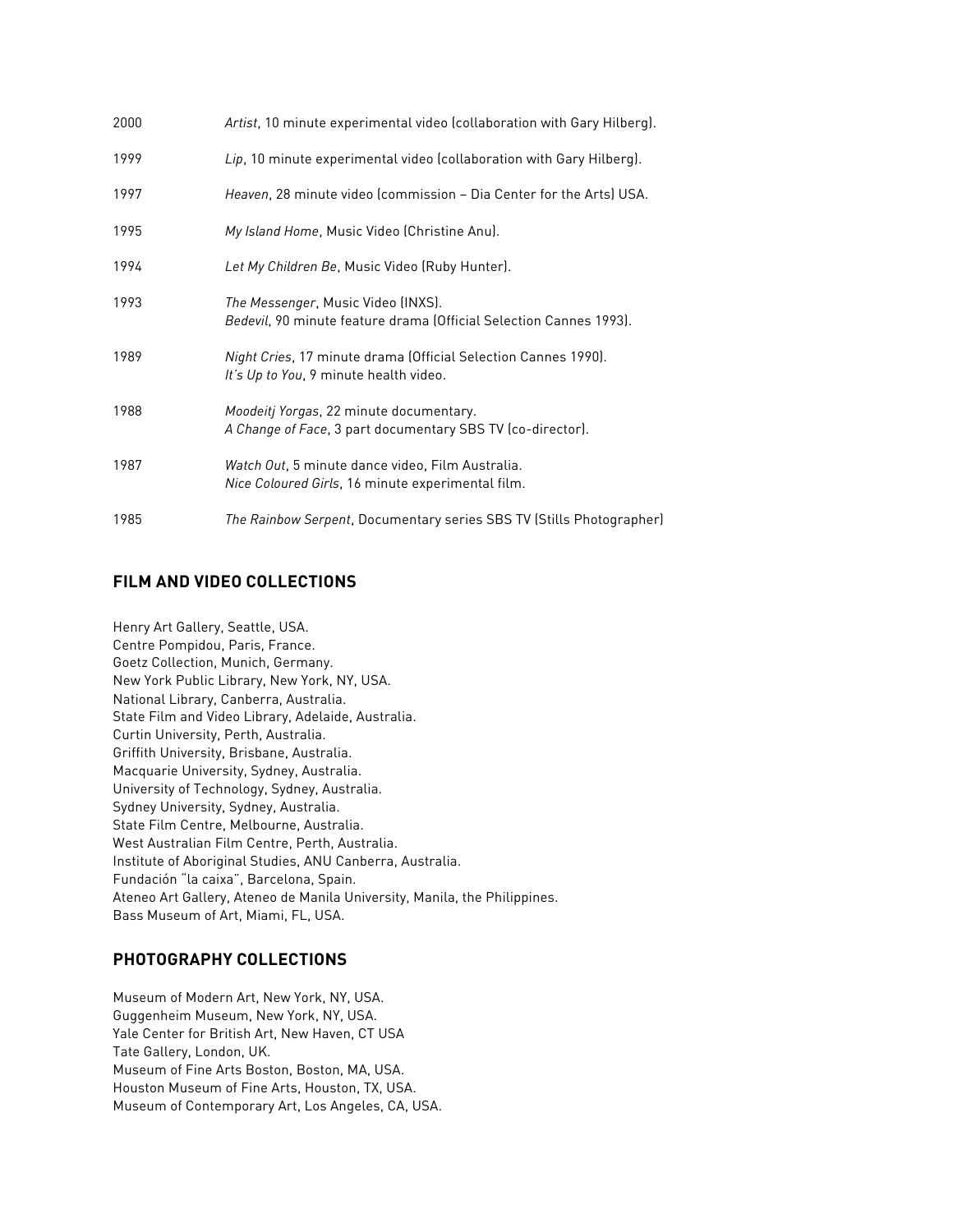Brooklyn Museum of Art, New York, NY, USA. Refco Inc., Chicago, IL, USA. Linda Pace Collection, San Antonio, TX, USA. Museet for Santidskunst, Oslo, Norway. Ministère de la Culture, Paris, France. Centre national des arts plastiques, France. Frac Loarraine, Metz, France. Stedelijk Museum, Amsterdam, Netherlands. Moderna Museet, Stockholm, Sweden. Museum of Contemporary Photography, Tokyo, Japan. DG-Bank, Frankfurt, Germany. Bard College, Annandale on Hudson, NY, USA. Centre Galego de Arte Contemporanea, S. de Compostela, Spain. Sorigue Foundation, Lleida, Spain. The National Museum of Photography, Copenhagen, Denmark. Ulmer Museum Ulm, Germany. Bayerische Staatsgemäldesammlungen, Munich, Germany. Folkwang Museum, Essen, Germany. Collection Mr. and Mrs. Felten, Munich, Germany. Collection Mr. Kunne, Hannover, Germany. Sammlung Goetz, Munich, Germany. Louisiana Museum of Contemporary Art, Humlebæk, Denmark. Baroness Lambert Collection, Switzerland. Australian National Gallery, Canberra, Australia. Art Gallery of New South Wales, Sydney, Australia. Bendigo Art Gallery, Bendigo, Australia. Museum of Contemporary Art, Sydney, Australia. National Gallery of Victoria, Melbourne, Australia. Museum of Contemporary Art, Sydney, Australia. Flinders University, Adelaide, Australia. Newcastle Regional Art Gallery, Australia. Queensland Art Gallery, Brisbane, Australia. Griffith University, Brisbane, Australia. Monash University, Melbourne, Australia. Art Gallery of South Australia, Adelaide, Australia. National Library, Canberra, Australia. Art Gallery of Western Australia, Perth, Australia. Albury Regional Art Gallery, Albury, Australia. Waverly City Gallery, Mt. Waverly, Australia. National Portrait Gallery, Canberra, Australia. Tasmanian State Institute of Technology, Hobart, Australia. Albury Regional Art Gallery, Albury, Australia. BP Australia, Melbourne, Australia. Steve Vizard Foundation, Melbourne, Australia. Art Gallery of Western Australia, Perth, Australia. Curtin University, Perth, Australia. NRMA Collection, Sydney, Australia. National Gallery of Victoria, Melbourne, Australia. Art Gallery of Western Australia, Perth, Australia. National Library, Canberra, Australia. Parliament House Collection, Canberra, Australia. Artbank, Sydney, Australia. University of Technology, Sydney, Australia. University of Wollongong, Wollongong, Australia. University Art Museum, University of Queensland, Brisbane, Australia.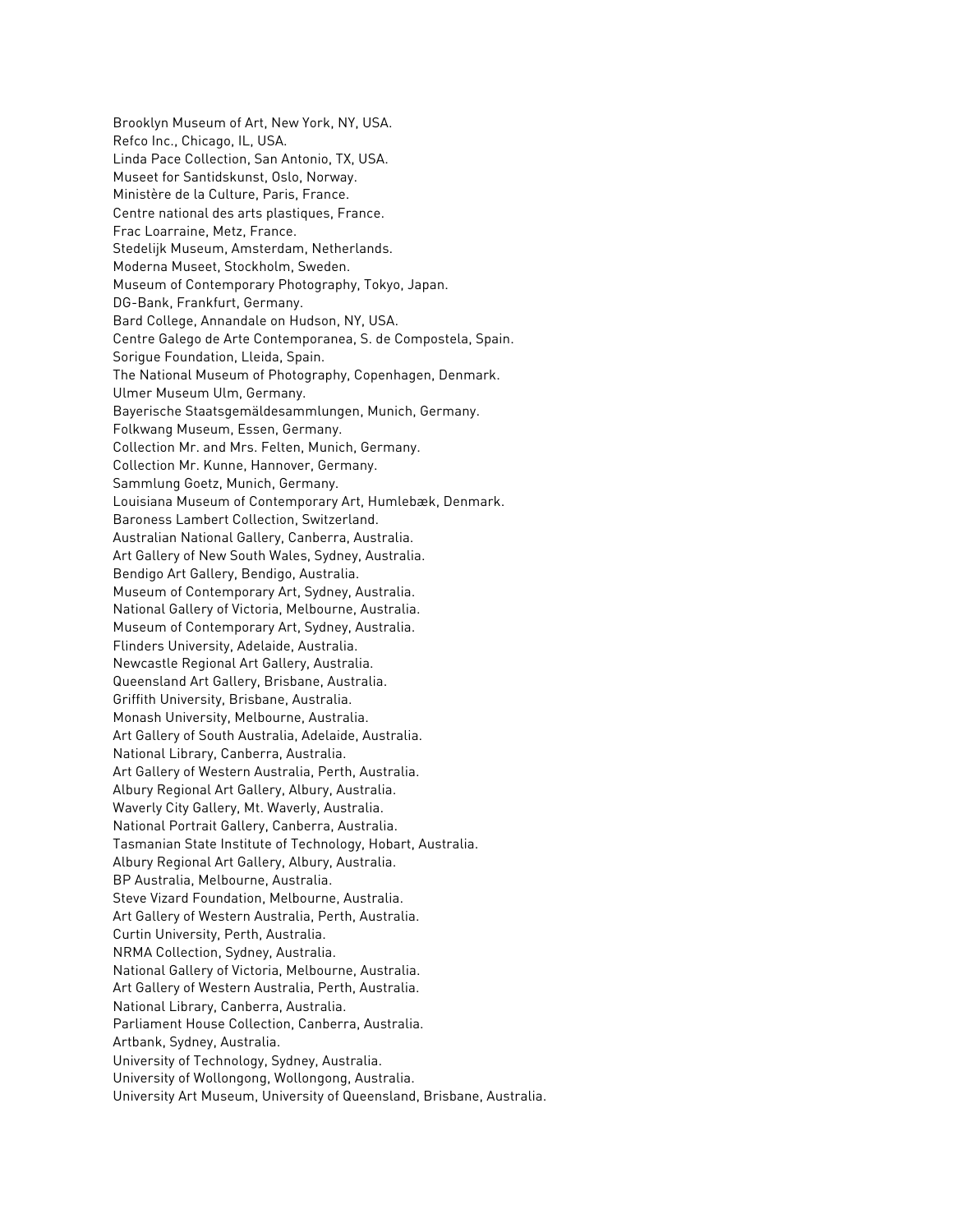Tasmanian State Institute of Technology, Hobart, Australia. Museum Moderner Kunst Stiftung Ludwig, Vienna, Austria. Buxton Collection, Melbourne, Australia. Trinity College Art Collection, Melbourne, Australia. Air New Zealand Collection, Melbourne, Australia.

#### **FILM AND VIDEO DISTRIBUTORS**

Women Make Movies, New York, USA. Kim Lewis Marketing, Los Angeles, USA. Ronin Films, Canberra, Australia. Southern Star, Sydney, Australia. Australian Film Institute, Melbourne, Australia. Circles, London, UK. Jane Balfour, London, UK. Women in Focus, Vancouver, Canada.

#### **SELECTED BIBLIOGRAPHY**

| 2017 | Annemarie Kiely, Tracey Moffatt, Vogue Living Maganize, March/April 2017, pp. 69-70.<br>John McDonald, "Tracey Moffatt on success, failure and the 57th Venice Biennale", Australian<br>Financial Review. Feb 23, 2017.                                                                                                                                                                                                                                                                                   |
|------|-----------------------------------------------------------------------------------------------------------------------------------------------------------------------------------------------------------------------------------------------------------------------------------------------------------------------------------------------------------------------------------------------------------------------------------------------------------------------------------------------------------|
| 2016 | Tara Callinan, "'First Nations' recipients of Australia Day Honours 2016" SBS, 26 Jan 2016.<br>Judy Annear, "Out of Time", Look AGNSW Magazine, pp 26-27<br>Louise Martin-Chew, "IMA Winter Gala". Art Collector Issue 77, July-Sept 2016, p.25<br>Peter Gardiner, "Inspired to make her mark in the New York art world", Sunshine Coast Daily, 26<br>January 2016.<br>Inga Ting, "Australia Day Honours 2016, For Women, getting nominated is the hard part," Sydney<br>Morning Herald, 26 January 2016. |
| 2015 | Nicholas Forrest, "Tracey Moffatt to Represent Australia at Venice Biennale 2017", Blouin Artinfo,<br>14 December 2015.<br>Lyn DiCiero, "Tracey Moffatt, Calling out around the world", The West Australian, Feburary 18 2015.<br>Claire Chapel-Stanley, "Suspending disbelief, 'The Photograph and Australia'", Art Monthly<br>Australia, Issue 284, October 2015.<br>John McDonald, "The Photograph and Australia: Images that define a nation", SMH Spectrum, 28-29<br>March 2015.                     |
| 2014 | Susann Johnson, "Cracks in the mirror", Courier Mail: Q Weekend Magazine, October 25-26, 2014.                                                                                                                                                                                                                                                                                                                                                                                                            |
| 2013 | Nicholas Forrest, "Tracey Moffatt and Juliana Engberg Receive Australia Council Awards", Blouin<br>ArtInfo.com, March 5 2013.<br>Rebecca Spear, Traey Moffatt - Spirit Landscapes, Concrete Playground, September 2013.<br>Sharne Wolffe, Spirit Landscapes, The Art Life, September 20 2013.<br>Holland Cotter, Tracey Moffatt: Spirit Landscapes, New York Times, December 19, 2013.                                                                                                                    |
| 2012 | Amanda Woodward, "Art Under 5k", Australian Art Collector, pp 108.<br>Mark Brown "Australian art exhibitions proves there's life beyond Rolf", The Guardian, November 1,<br>2012.                                                                                                                                                                                                                                                                                                                         |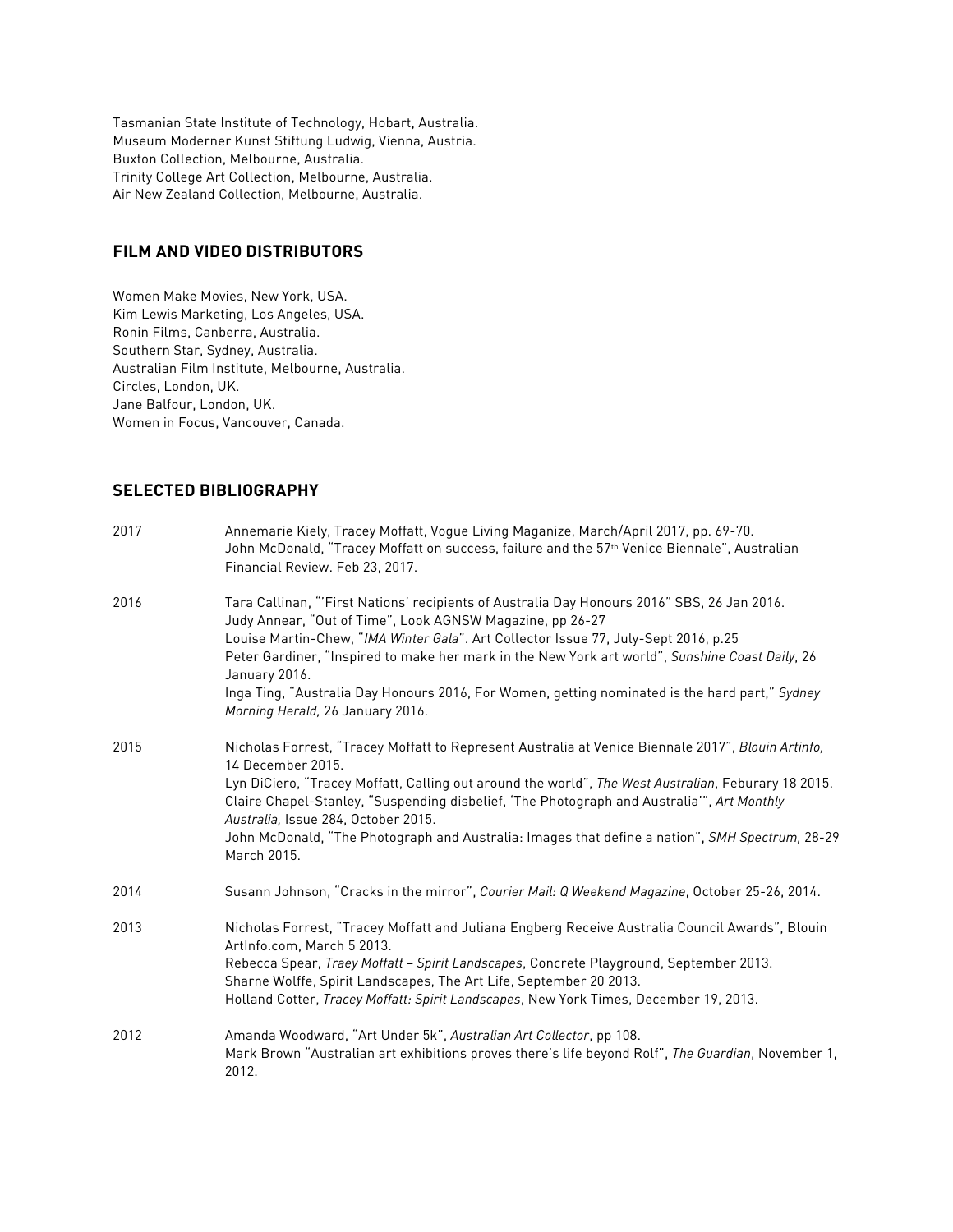| 2011 | Brad Finger and Christiane Weidemann, 50 Contemporary Artists You Should Know, (Munich: Prestel,<br>2011) pp.90-91.<br>Christopher Allen, "Let me tell you a story" The Australian, March 12, 2011, pp11.                                                                                                                                                                                                                                                                                                                                                                                                                                                                                                                                                                                                                                                                                                                                                                                                                                                                                                                                                                                                                                                                                                                                                                                                                                                                                                                                                                                                                                                                                                                                                                                                                                                                                                            |
|------|----------------------------------------------------------------------------------------------------------------------------------------------------------------------------------------------------------------------------------------------------------------------------------------------------------------------------------------------------------------------------------------------------------------------------------------------------------------------------------------------------------------------------------------------------------------------------------------------------------------------------------------------------------------------------------------------------------------------------------------------------------------------------------------------------------------------------------------------------------------------------------------------------------------------------------------------------------------------------------------------------------------------------------------------------------------------------------------------------------------------------------------------------------------------------------------------------------------------------------------------------------------------------------------------------------------------------------------------------------------------------------------------------------------------------------------------------------------------------------------------------------------------------------------------------------------------------------------------------------------------------------------------------------------------------------------------------------------------------------------------------------------------------------------------------------------------------------------------------------------------------------------------------------------------|
| 2010 | Catherine Summerhayes, Kaldor Art Projects, "MOVE: The Exhibition", 2010. Edited excerpt from<br>"The Moving Images of Tracey Moffatt", Charta, Milan, 2007.<br>David Eggleton, "Global Positioning Satellite", Art New Zealand, no. 133, Autumn 2010, p36-40.<br>Dominique ANgeloro, "It's not black and white", SMH-Metro, April 23-29, 2010, pp. 14.<br>Ann Marsh, Look: Contemporary Australian Photography since 1980, (Australia: Macmillan Art<br>Publishing, 2010)                                                                                                                                                                                                                                                                                                                                                                                                                                                                                                                                                                                                                                                                                                                                                                                                                                                                                                                                                                                                                                                                                                                                                                                                                                                                                                                                                                                                                                           |
| 2009 | John Hurrell, "Moffatt Exhibition," eye Contact, New Zealand, online, 2009.                                                                                                                                                                                                                                                                                                                                                                                                                                                                                                                                                                                                                                                                                                                                                                                                                                                                                                                                                                                                                                                                                                                                                                                                                                                                                                                                                                                                                                                                                                                                                                                                                                                                                                                                                                                                                                          |
| 2008 | Paul Laster, "Tracey Moffatt interview online," ArtKrush 89, July 23rd, 2008, USA.<br>Joseph R. Wolin, "Tracey Moffatt, Social Edit," Time Out New York, April 17-23, 2008 USA.                                                                                                                                                                                                                                                                                                                                                                                                                                                                                                                                                                                                                                                                                                                                                                                                                                                                                                                                                                                                                                                                                                                                                                                                                                                                                                                                                                                                                                                                                                                                                                                                                                                                                                                                      |
| 2007 | Karen Rosenberg, "Show and Tell: Tracey Moffatt," New York Magazine, January 22-29, 2007, USA.<br>Michael Kimmelman, "The Goal Standard," New York Times Style magazine, March 3rd, 2007, USA.                                                                                                                                                                                                                                                                                                                                                                                                                                                                                                                                                                                                                                                                                                                                                                                                                                                                                                                                                                                                                                                                                                                                                                                                                                                                                                                                                                                                                                                                                                                                                                                                                                                                                                                       |
| 2006 | Lilly Wei, "Tracey Moffatt at Steven Kasher," Art in America, Oct 2006, USA.<br>Anna Holtzman, "Under the Sign of Scorpio," Eyemazing magazine, issue 02-2006.<br>Stephen Bull, "Meanwhile,", Source 46 Spring 2006, Ireland.<br>Vince Aletti, "Tracey Moffatt, Voice Choices," The Village Voice, March 29-April 4, 2006 USA.<br>Sue Hubbard, "Australian Escapades," The Independent, Feb 3rd, 2006, UK.                                                                                                                                                                                                                                                                                                                                                                                                                                                                                                                                                                                                                                                                                                                                                                                                                                                                                                                                                                                                                                                                                                                                                                                                                                                                                                                                                                                                                                                                                                           |
| 2005 | Felicity Lunn, "Weaving stories, constructing history," Exhibition catalogue, 2005 (Hi)story,<br>Kunstmuseum Thun, Switzerland.<br>Susan Bright, "Art Photography Now," Aperture Foundation publication, 2005 London, UK.<br>Jennifer Blessing, "Family Pictures," Exhibition catalogue, Contemporary Photography and Video from<br>the Collection of the Guggenheim Museum, Galleria Gottardo, Lugano, Switzerland.<br>Charlotte Cotton, The Photograph as Contemporary Art, Thames & Hudson, London, UK.<br>Sarah Douglas, "Tracey Moffatt: New Work in New York," Australian Art Collector magazine, July-<br>September 2005, Australia.<br>"IMA's talented trifecta," Gold Coast Bulletin, March 12, 2005, Australia.<br>"The World is a Stage: Stories Behind Pictures," Exhibition Catalogue, 2005, Tokyo, Japan.<br>Tim Laun, "Upon Further Review: Looking at Sports in Contemporary Art," Exhibition Catalogue,<br>2005, USA.<br>"Mixed-up Childhood," Exhibition Catalogue, 2005, New Zealand.<br>"Tracey Moffatt: Adventure Series," Art Krush, 2005, USA.<br>"Tracey Moffatt: An Image of the Undefined," Sint-LukasGalerie Brussel, March-May 2005,<br>Belgium.<br>"Behind the gloss," Courier Mail, March 30, 2005, Australia.<br>"Urban Adventure," Rave Magazine, March 15, 2005, Australia.<br>"Action Items," Brisbanenews, April 6, 2005, Australia<br>"Best of the rest," Australian Financial Review, April 16, 2005<br>"Tracey Moffatt: Adventure Series and Love," Brisbane citysearch, April 5, 2005, Australia.<br>"Triple bill at the IMA," Art Monthly Australia, April, Australia.<br>"Moffatt's Brisbane Adventure," Style Magazine, April, 2005, Australia.<br>"Snap, that's Brisbane," The Courier-Mail, April 16-17, 2005, Australia.<br>"Fast Forward/Avance Rápido: Media Art de la Colección Goetz,"<br>Exhibition Catalogue, Centro Cultural Conde Duque in Madrid, 2005, Spain. |
| 2004 | Alicia Foster, "Tate Women Artists," Tate Publishing<br>"Home stays at heart of this girl's art," The Courier-Mail, November 12, 2004, Australia.<br>Hasse Persson, "Äventyr I Gränslandet," FOTO, Nr.10, Sweden                                                                                                                                                                                                                                                                                                                                                                                                                                                                                                                                                                                                                                                                                                                                                                                                                                                                                                                                                                                                                                                                                                                                                                                                                                                                                                                                                                                                                                                                                                                                                                                                                                                                                                     |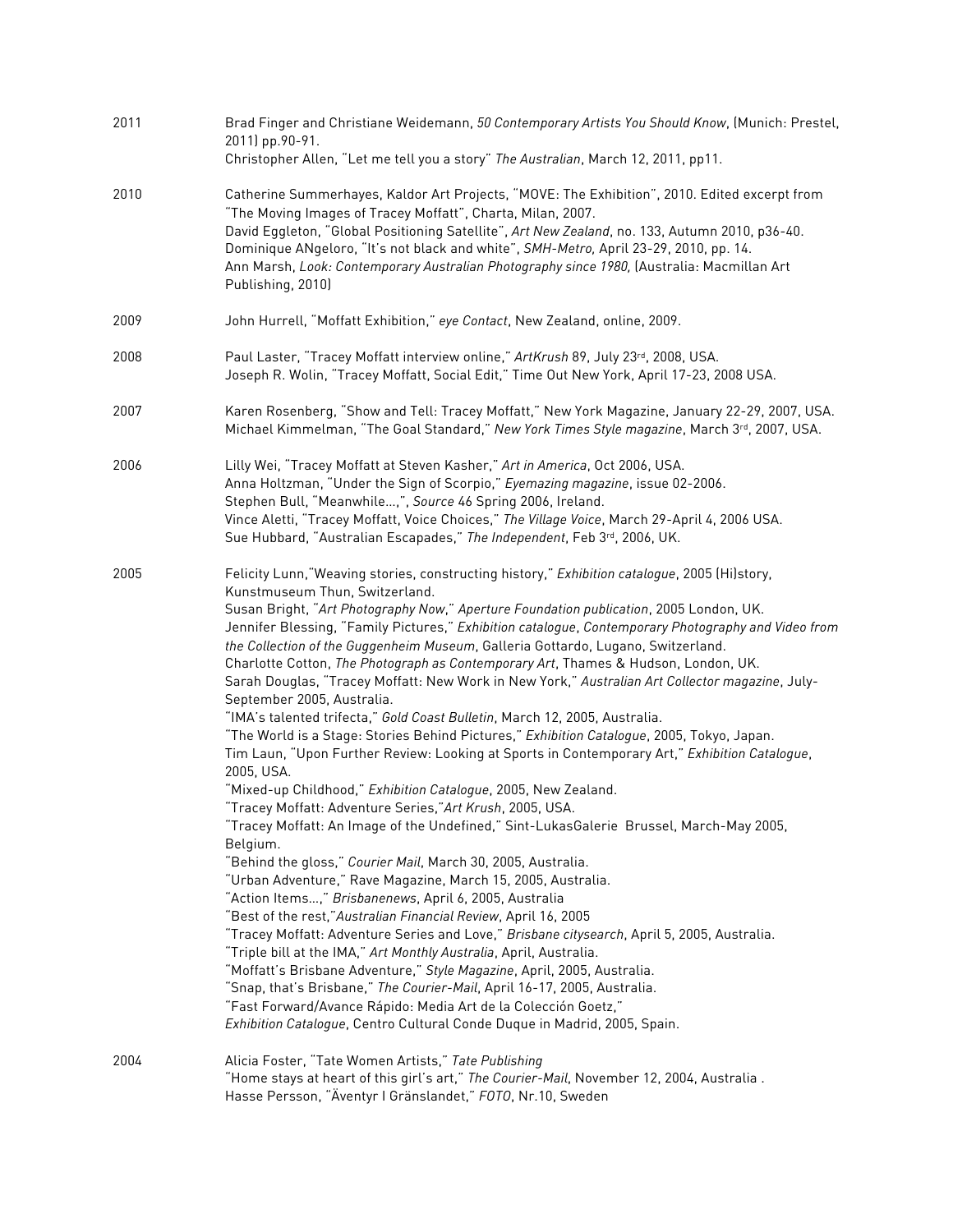"Tracey Moffatt: Vox Pop," *Vogue Living* November/December, Australia. Ulf Johanson, "Det är något bekant över Tracey Moffatts bilder," *GÖTEBORGS-POSTEN* Fredag 11Juni 2004, Sweden. Paola Anselmi, "Tracey Moffatt: Mise en Scéne," *Contemporary Visual Arts and Culture Broadsheet*, volume 33 No.2 June/Aug 2004, Australia. Victoria Hynes, "Tracey Moffatt-Adventure Series," *The Sydney Magazine*, August, 2004, Australia. "Bursting with Talent," *Sydney Morning Herald*, August 31, 2004, Australia. Dominique Angeloro, "Strip Down," *Metro Sydney Morning Herald*, August 6-12, 2004, Australia. Peter Hill, "Better by Design," *The Sydney Morning Herald*, August 7-8, 2004, Australia. Ruth Hessey, "Moffatt is a Huge Hit Wherever She Goes," *Australian Art Review*, issue 4, March-June 2004, Australia. Kate Davidson, "Of Images and Episodes," *Art Monthly Australia*, April 2004, Australia. Nyanda Smith, "Moffatt Explores the Frontiers," West Australian, January 3, 2004, Australia. Russell Smith, "Tracey Moffatt: The International Look," *Contemporary Visual Arts and Culture Broadsheet*, volume33, No.1, Feburary-May 2004, Australia. Simon Blond, "Moffatt Exposes Dark," *The West Australian*, February 14, 2004, Australia. "A Conversation with Tracy Moffatt," *Deadly Vibe*, February 2004, Australia. Ted Snell, "Tracey Moffatt spoke with Ted Snell via email on the 20th January 2004," John Curtin Gallery, Curtin University of Technology, February 2004, Australia. Susan McCulloch, "Belief Systems," *The Weekend Australian*, March 27-28, 2004, Australia. Robert Nelson, "Pathos Discounted for Coolness," *Museum of Contemporary Art*, January 1, 2004, Sydney, Australia. Jacki Chowns, "Comic Turn," The Sydney Morning Herald, January 16-22, 2004, Sydney, Australia. Eve Sullivan, "The Juvenilia of Tracey Moffatt," *Art & Australia*, January/February 2004, Australia. Barbara Creed, "Tracing Emotions," *State of the Arts*, January/March 2004, Australia. Patricia Anderson, "Polished Rituals of Looking," *The Weekend Australian*, January 3-4, 2004, Sydney, Australia. John McDonald, "In the Eye of the Beholder," *Financial Times Review*, January 22, 2004, Australia. Richard B. Woodward, "Home Team Advantage," *New York Times*, February 15, 2004, USA. Natalya Lusty, "Something More About Moffatt," *The Australian Financial Review*, February 27, 2004, Australia. 2003 Ashley Crawford, "The Art of Darkness," *TheAgeReview*, September 27, 2003, Australia. Peter Timms, "Life Rehearsal," *The Weekend Australian*, March 1- 2, 2003, Australia. "1 Square Mile- Brisbane Boundaries," *Exhibition Catalogue*, Museum of Brisbane, King George Square Brisbane, Australia. "6ft+clean:surf+art," *Exhibition Catalogue*, Gold Coast City art Gallery, Noosa Regional Gallery, Perc Tucker Regional Gallery, Rockhampton Art Gallery, Coffs Harbour City Art Gallery, Manly Art Gallery and Musuem, Mornington Peninsula Regional Art Gallery, Australia. "Something More Than Five Revolutionary Seconds," *Exhibition Catalogue*, Fondazione Davide Halevim, Milan. "Fast Forward," *Exhibition Catalogue*, Sammlung Gotez, München, Germany. "Xin Rui She Ying," *Exhibition Catalogue*, Shanghai, China. "Quaderns d' arquitectura i urbanisme," *Exhibition Catalogue*, 237 The Suburban Unconscious, Spain. "kunstforum Baloise," *Exhibition Catalogue*, Zwischenbilanz, Neuerwerbungen, Baloise-Gruppe, Basel. "Family Ties," *Exhibition Catalogue*, Peabody Essex Musuem, Salem, Massachusettes, USA. "Just Love Me," *Exhibition Catalogue*, Fries Museum Leeuwarden, Leeuwarden (2004), Bergen Art Musuem, Bergen (2003), Sammulung Gotez, Munich (2002-2003), Staatliche Kunsthalle Baden-Baden (2002). Sandra McLean, "Cool in Camera," Courier-Mail, March 29, 2003.

Mia Fineman, "Shanghai Surprise: Artist Tracey Moffatt's Adventures in China," *New Wave*, May/June 2003.

"Cary Estes Leitzes, Jessica Green, Danko Steiner," essay by Ann Beattie, April page of Calendar.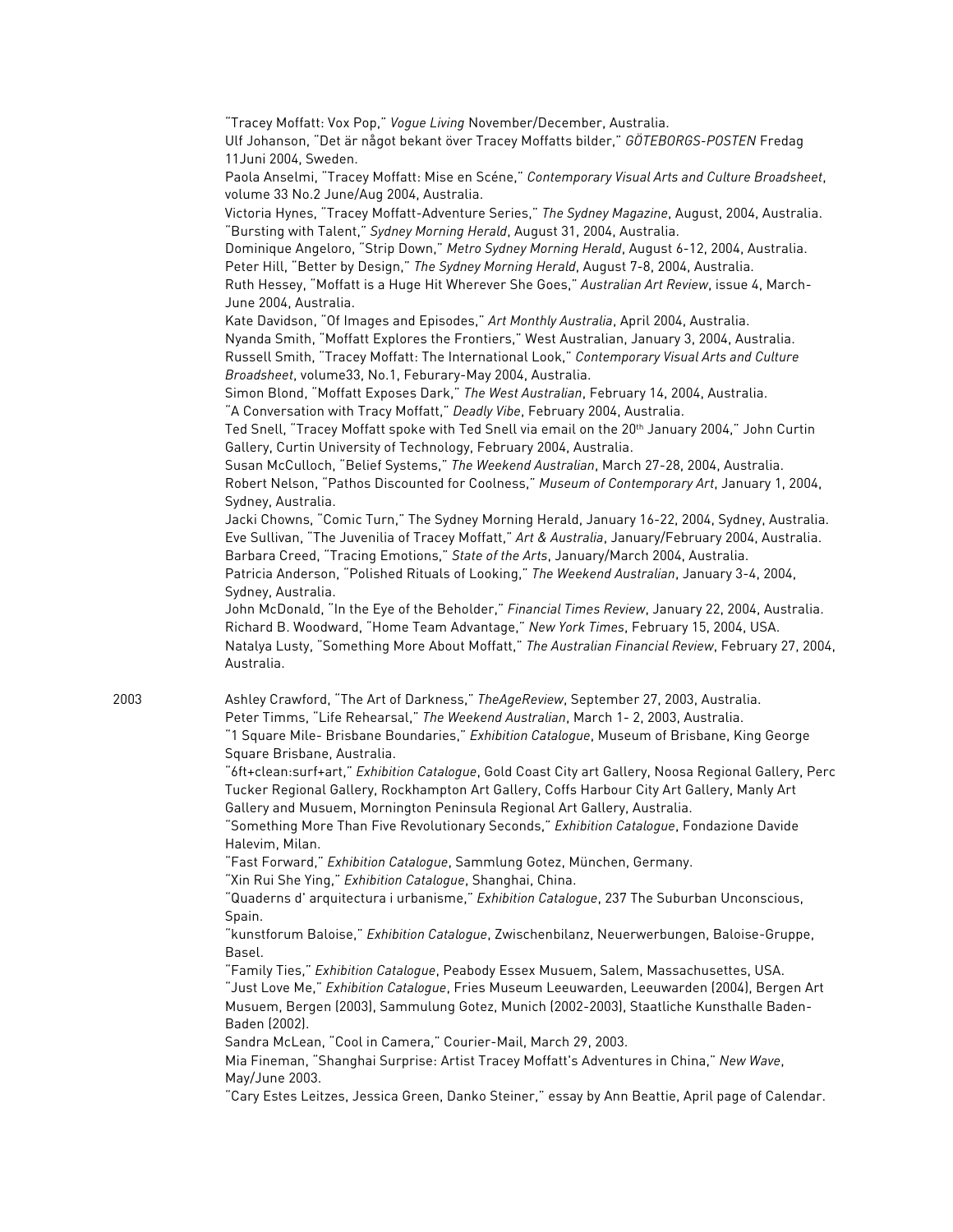|      | Museum of Contemporary Art Exhibition Program Catalogue, Spring/Summer 2003 - 2004.<br>Entertainment Guide, City Weekend, January 9 - January 22, 2003. |
|------|---------------------------------------------------------------------------------------------------------------------------------------------------------|
|      | Scene Shanghai, January 1, 2003.                                                                                                                        |
|      | "High: art, our city and us," January 2003, Shanghai                                                                                                    |
|      | William Petley, "Diary," The Sun-Herald, September 21, 2003                                                                                             |
|      | Lee Tran Lam, "Straight Shooter," Highly Quotable, November/ December 2003, Australia.                                                                  |
|      | Michael Fitzgerald, "Hearts In the Picture," Time (Australia), December 22, 2003, Australia.                                                            |
|      | Elizabeth Fortescue, "Tracey's Many Faces," The Daily Telegraph, Sydney Live December 12, 2003,                                                         |
|      | Australia.                                                                                                                                              |
|      | Peter Hill, "Once is Not Enough," Spectrum, Visual Arts, December 26-28, 2003, Australia.                                                               |
|      | Chelsea Clark, "Photo Finish," The Daily Telegraph, December 10, 2003, Australia.                                                                       |
|      | Sharon Verghis, "Off-the-Wall Prices for the Lady in Red," The Sydney Morning Herald Front Page,                                                        |
|      | December 13, 2003, Australia.                                                                                                                           |
|      | Rosalie Higson, "A Singular Perspective," The Australian, December 16, 2003, Australia.                                                                 |
|      | Ron Banks, "Star Power on Show," The West Australian-Weekend Extra, December 27, 2003,                                                                  |
|      | Australia.                                                                                                                                              |
|      | Robert McFarlan, "Perfect Moments," The Sydney Morning Herald-Metropolitan, December 31, 2003,                                                          |
|      | Australia.                                                                                                                                              |
|      | Lenny Ann Low, "Zooming in on an Artful Tease," The Sydney Morning Herald- Metropolitan,                                                                |
|      | December 16, 2003, Australia                                                                                                                            |
|      | Lee Tran Lam, "Private Eye," Monument 58 Magazine, December/January 2004, Australia.                                                                    |
|      | Janice Peterson, "MCA Hosts Tracey Moffatt Retrospective," ABC Online, December 17, 2003,                                                               |
|      | Australia.                                                                                                                                              |
|      | "Discussion with Photographer, Tracey Moffatt," Angela Catterns, ABC 702 Sydney Radio Interview,                                                        |
|      | December 12, 2003, Australia.                                                                                                                           |
|      | Lenny Ann Low, "Sydney Goes to the Burbs," November 15, 2003, Australia, www.theage.com.au.                                                             |
|      |                                                                                                                                                         |
| 2002 | Paula Savage, "Tracey Moffatt," Lara Strongman Exhibition catalogue, City Gallery Wellington, 2002,                                                     |
|      | New Zealand.                                                                                                                                            |
|      | "Melodrama." Lo excesivo en la imaginacion postmoderna                                                                                                  |
|      | Exhibition catalogue, Centro-Museo Vasco de Arte Contemporaneo, Vitorio-Gasteiz, Spain.                                                                 |
|      | "Hollywood Revisited," Exhibition Catalogue, Aarhus Kunstmuseum, Aarhus, Denmark.                                                                       |
|      | "Veczoennections," Contemporary Artist from Australia                                                                                                   |
|      | Exhibition Catalogue, curated by Branca Stipancic, House of Croatian Artists, Zagreb, Croatia.                                                          |
|      | "True Fiction," Inzinierte Foto-Kunst der 1990 er Jahre Exhibition Catalogue, Ludwig Forum fur                                                          |
|      | Internationale Kunst, Aachen, Germany.                                                                                                                  |
|      | "Images of Australian Men: Photographs from the Monash Gallery of Art Collection,"A Monash                                                              |
|      |                                                                                                                                                         |
|      | Gallery of Art Traveling Exhibition Catalogue, May, 2002, Australia.                                                                                    |
|      | Lisa Fischman, "Studio Visit: Neither Win, Place nor Show," Art Papers Magazine, July/August 2002,                                                      |
|      | USA.                                                                                                                                                    |
|      | Michael Fitzgerald, "Brand New Gaze," Time Australia, July 2002, Australia.                                                                             |
|      | Katerina Gregos, "Tracey Moffat," Contemporary, January 2002, UK.                                                                                       |
|      | Alice Throson, "Everything Here is Not What it Seems," The Kansas City Art Star, May 3, 2002.                                                           |
|      | "Just Like a Woman," Harper's Bazaar, March 2002, USA.                                                                                                  |
|      | "Canvas," Art News, February 2002, USA.                                                                                                                 |
|      | Jeff Gibson, "Preview," Artforum, January 2002, USA.                                                                                                    |
|      | "Tracey Moffatt: Joslyn Art Museum, Omaha," The Artnewspaper, February 2002, USA                                                                        |
|      |                                                                                                                                                         |
| 2001 | Neil Jones, "Art and Society Interact in this "Must See" Show," Halstead Gazette (Essex), October 5,                                                    |
|      | 2001, UK.                                                                                                                                               |
|      | Nicky Bird, "Trauma," Art Monthly, September 2002, UK.                                                                                                  |
|      | Elizabeth Mahoney, "Arts: Scared for Life," The Guardian, July 14, 2001, UK.                                                                            |
|      | Marina Sorbello, "Contemporary Art Jamboree Goes Global," The Artnewspaper, No. 112, March                                                              |
|      | 2001, USA.                                                                                                                                              |
|      | Franklin Sirmans, "Art Review," Time Out, November 22-29, 2001, USA.                                                                                    |